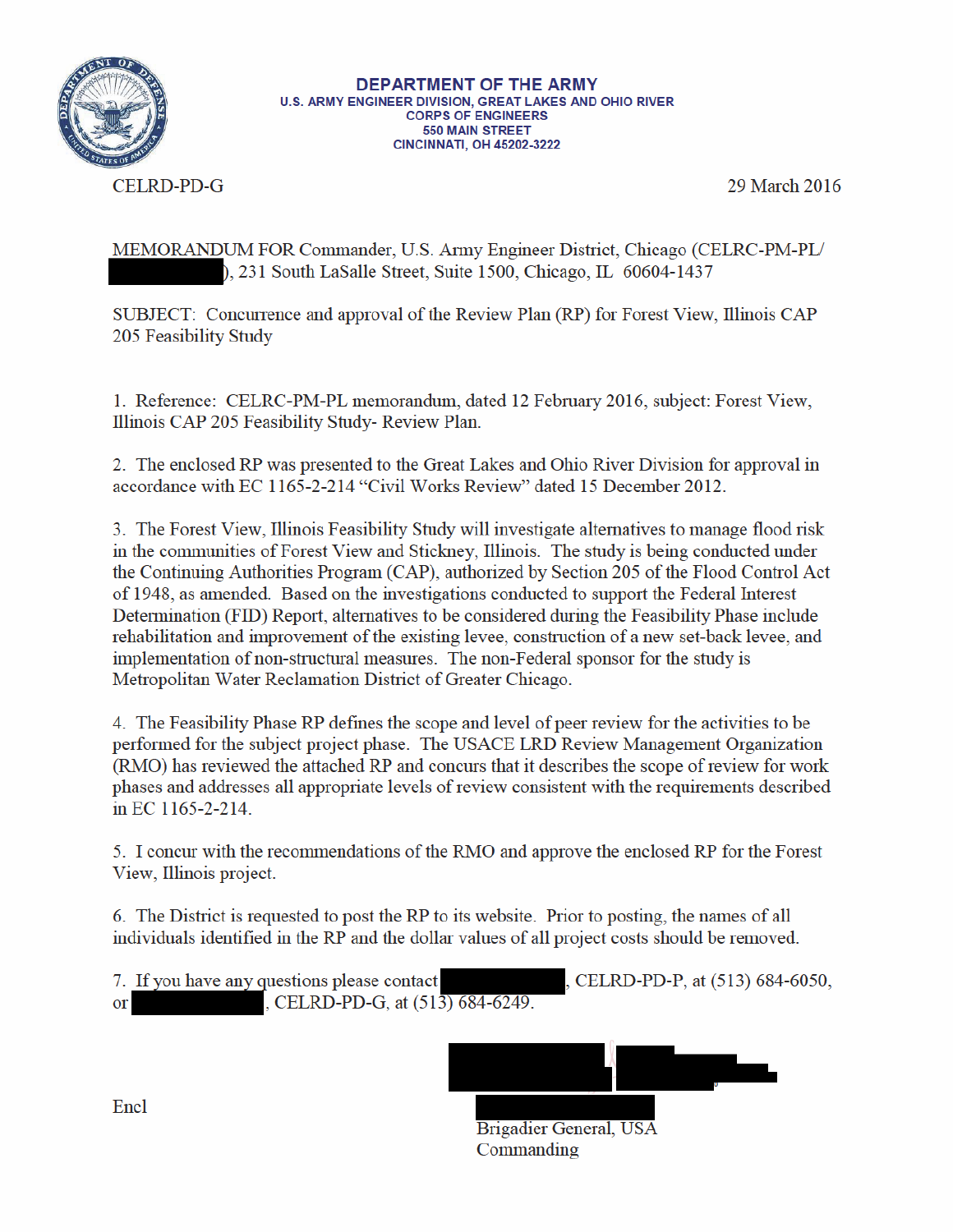# **DECISION DOCUMENT REVIEW PLAN**

**Forest View, Illinois Continuing Authorities Program Section 205 Small Flood Risk Management Project**

**Chicago District**

**LRD Commander Approval Date:** 29 March 2016 **Last Revision Date:** None

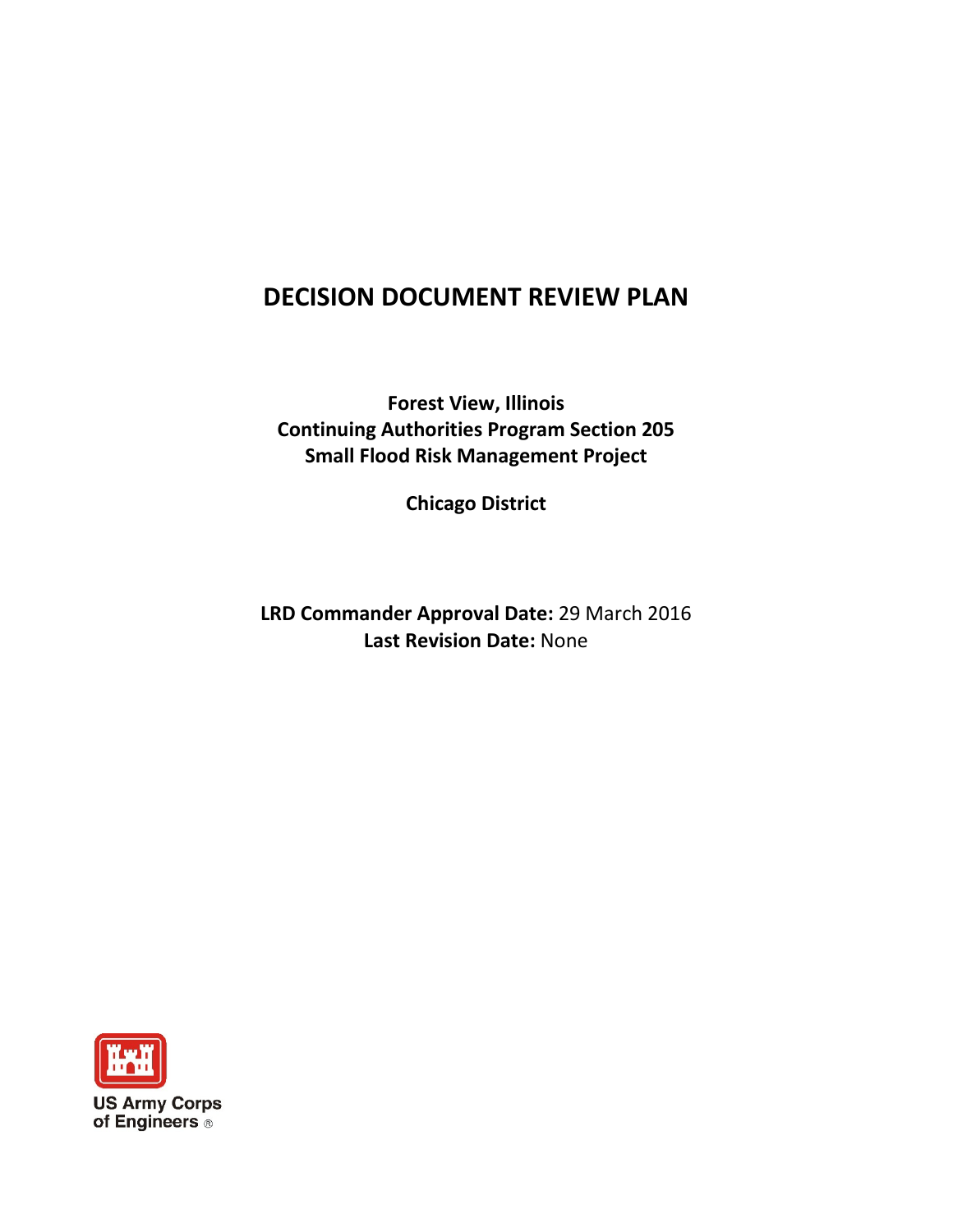# **REVIEW PLAN**

# **Forest View, Illinois Continuing Authorities Program Section 205 Small Flood Risk Management Project Detailed Project Report**

# **TABLE OF CONTENTS**

| 8. COST ENGINEERING AND ATR MANDATORY CENTER OF EXPERTISE (MCX) REVIEW AND  |  |
|-----------------------------------------------------------------------------|--|
|                                                                             |  |
|                                                                             |  |
|                                                                             |  |
|                                                                             |  |
|                                                                             |  |
|                                                                             |  |
|                                                                             |  |
| ATTACHMENT 2: SAMPLE STATEMENT OF TECHNICAL REVIEW FOR DECSION DOCUMENTS 16 |  |
|                                                                             |  |
|                                                                             |  |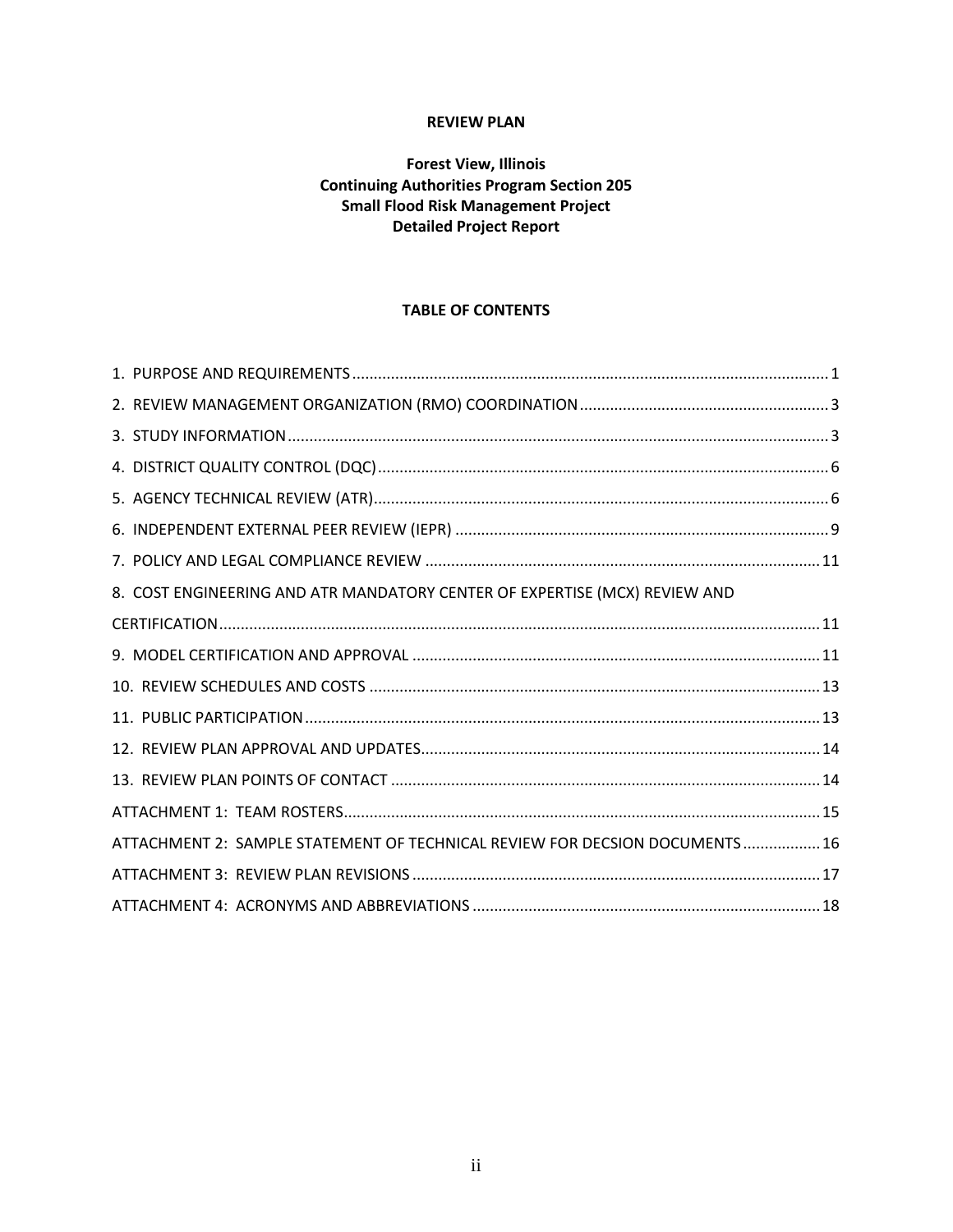#### **1. PURPOSE AND REQUIREMENTS**

**a. Purpose.** This Review Plan defines the scope and level of peer review for the Forest View, Illinois Section 205 Small Flood Risk Management Project Feasibility Report and integrated NEPA document.

Section 205 of the Flood Control Act of 1948, as amended, authorizes USACE to study, design and construct flood risk management projects. It is a Continuing Authorities Program (CAP) which focuses on water resource related projects of relatively smaller scope, cost and complexity. Traditional USACE civil works projects are of wider scope and complexity and are specifically authorized by Congress. The CAP is a delegated authority to plan, design, and construct certain types of water resource and environmental restoration projects without specific Congressional authorization.

- **b. Applicability.** This review plan is based on the LRD CAP Programmatic Review Plan Model, which includes the GLFER Section 506 and Lake Michigan Waterfront Section 125 programs. It also accounts for CAP Section 103 and Section 205 projects, which require case-by-case determination on the appropriateness of Type I Independent External Peer Review (IEPR). The LRD CAP Programmatic Review Plan Model is not approved for use on any CAP, GLFER or Lake Michigan Waterfront projects where:
	- A significant threat to human life/safety assurance exists;
	- Total Project Cost is likely to exceed the limits established for the applicable Section in law.
	- The Governor of an affected state has requested a peer review by independent experts;
	- An Environmental Impact Statement (EIS) is required;
	- Significant public dispute is likely due to the size, nature, or effects of the project;
	- Significant public dispute is likely due to the economic or environmental cost or benefit of the project;
	- Complex challenges will likely require use of novel methods, innovative materials, new techniques, precedent-setting methods or models, or result in conclusions that are likely to change prevailing practices;
	- Redundancy, resiliency, and/or robustness are required or unique construction sequencing, or a reduced or overlapping design construction schedule will likely be required; or
	- The Chief of Engineers or Director of Civil Works is likely to determine Type I IEPR is warranted.

If any of the circumstances above exist on the subject project, the LRD CAP Programmatic Review Plan Model is not applicable and a study specific review plan must be prepared by the home district, coordinated with the appropriate Planning Center of Expertise (PCX) and approved by LRD in accordance with EC 1165-2-214. EC 1165-2-214 specifies the threshold programmatic criteria listed above that trigger a requirement to conduct Type I IEPR, and it explicitly requires a case-by-case risk informed decision on whether to conduct a Type I IEPR for CAP Section 205 projects. Section 3.c. below provides a project specific assessment of the factors affecting the scope for each level of feasibility study review; District Quality Control, Agency Technical Review and Type I IEPR. Section 6.a. provides the District's recommendation on Type I IEPR with supporting rationale relevant to the threshold programmatic criteria above.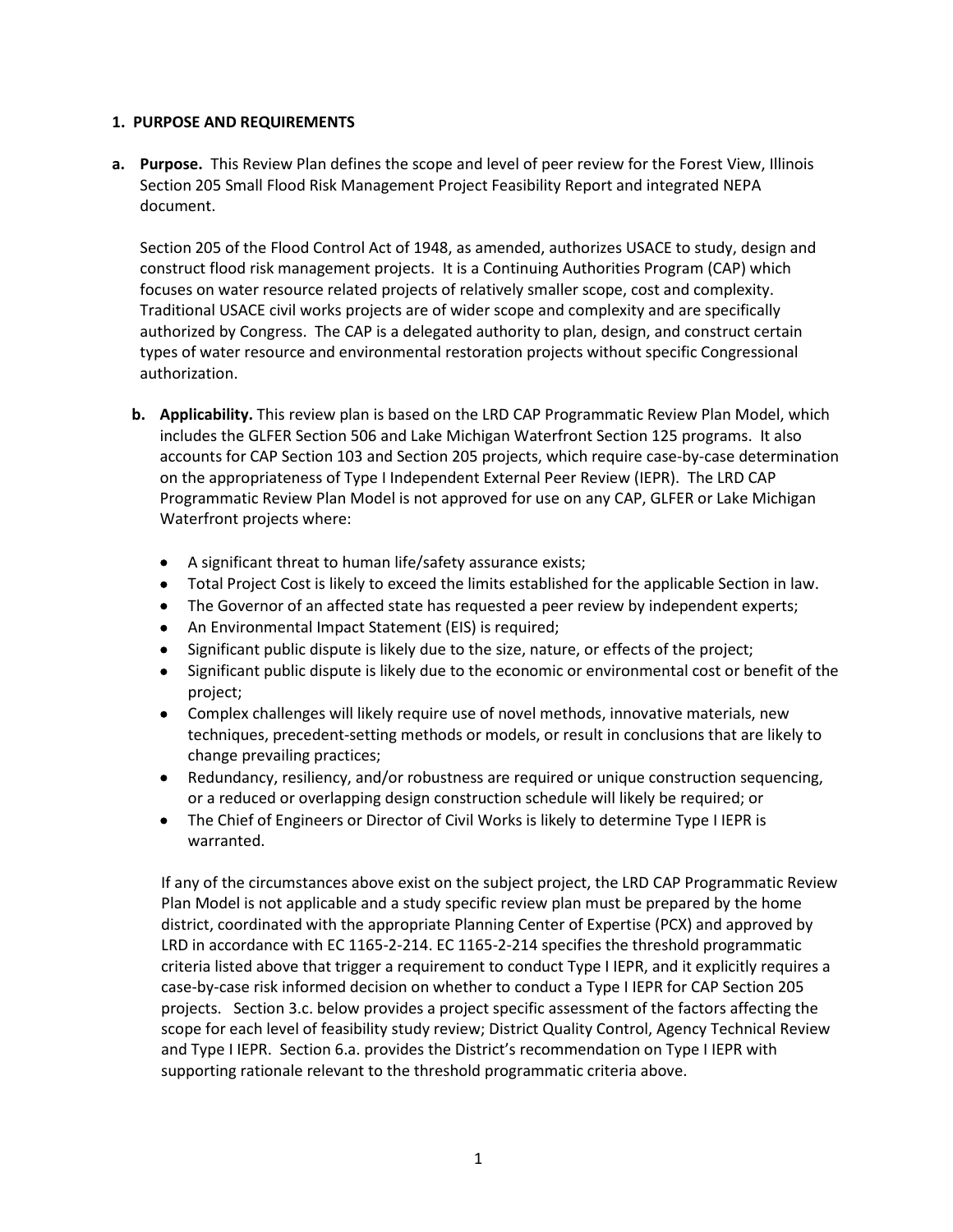Applicability of the LRD CAP Programmatic Review Plan Model for a specific project is initially determined by the Chicago District and subsequently reviewed and approved by the LRD Commander. If the LRD determines that the model plan is applicable for a specific study, the LRD Commander may approve the plan (including exclusion from IEPR) without additional coordination with a PCX or Headquarters, USACE. The initial decision as to the applicability of the model plan shall be made no later than the Federal Interest Determination (FID) milestone (as defined in Appendix F of ER 1105-2- 100, F-10.e.1) during the feasibility phase of the project. A review plan for the project will subsequently be developed and approved prior to execution of the Feasibility Cost Sharing Agreement (FCSA) for the study. In addition, per EC 1165-2-214, the home district and LRD shall assess at the MSC Decision Meeting (MDM) whether the initial decision on Type I IEPR is still valid based on new information. If the decision on Type I IEPR has changed, the District and LRD shall promptly begin coordination with the appropriate PCX.

After approval of the project decision document and prior to execution of a Project Partnership Agreement with the non-federal sponsor to implement the Forest View, Illinois project, this review plan shall be updated and revised for the Implementation Phase by the Chicago District, and subsequently reviewed by the LRD staff and approved by the LRD Commander. The revised and approved review plan shall specify the Design and Implementation phase products to be reviewed and the associated level of peer review of each, including the appropriateness of a Type II IEPR (Safety Assurance Review).

## **c. References.**

- (1) Engineering Circular (EC) 1165-2-214, Civil Works Review, 15 Dec 2012
- (2) EC 1105-2-412, Assuring Quality of Planning Models, 31 Mar 2010
- (3) Engineering Regulation (ER) 1110-1-12, Quality Management, 30 Sep 2006
- (4) ER 1105-2-100, Planning Guidance Notebook, Appendix F, Continuing Authorities Program, Amendment #2, 31 Jan 2007
- (5) ER 1105-2-100, Planning Guidance Notebook, Appendix H, Policy Compliance Review and Approval of Decision Documents, Amendment #1, 20 Nov 2007
- (6) LRD Continuing Authority Program Management Plan and Standard Operation Procedures, 1 Oct 2015.
- (7) ISO Process; Document ID:14610 Great Lakes and Ohio River Division, Preparation and Approval of Civil Works Review Plans, 22 Sept 2011
- (8) Forest View, Illinois CAP 205 Project Management Plan DRAFT Nov 2015
- **d. Requirements.** This review plan was developed from the LRD CAP Programmatic Review Plan Model. It was developed in accordance with EC 1165-2-214, which establishes an accountable, comprehensive, life-cycle review strategy for Civil Works products by providing a seamless process for review of all Civil Works projects from initial planning through design, construction, and operation, maintenance, repair, replacement and rehabilitation (OMRR&R). The EC outlines four general levels of review: District Quality Control/Quality Assurance (DQC), Agency Technical Review (ATR), Independent External Peer Review (IEPR), and Policy and Legal Compliance Review. In addition to these levels of review, decision documents are subject to cost engineering review and certification (per EC 1165-2-214) and planning model certification/approval (per EC 1105-2- 412).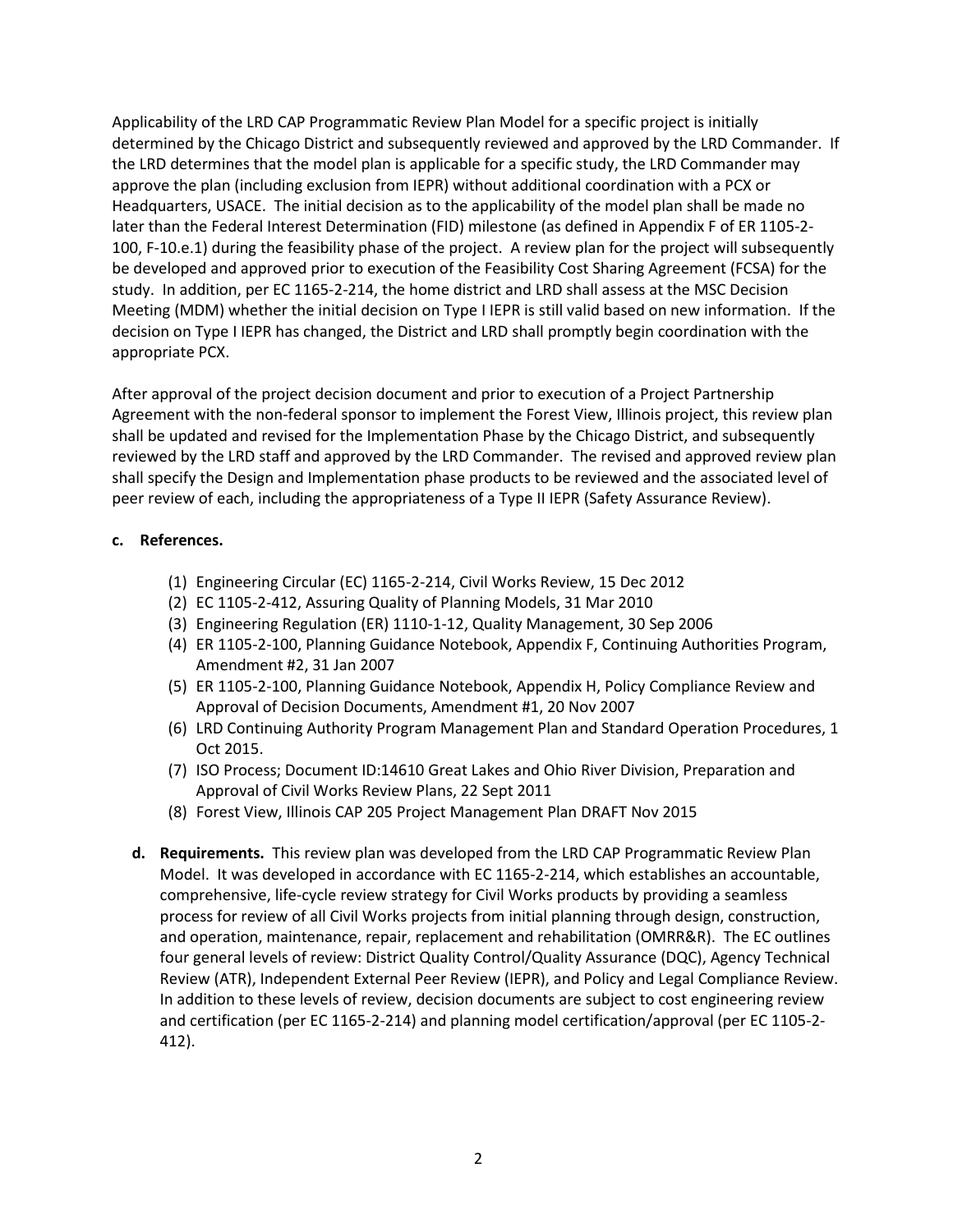# **2. REVIEW MANAGEMENT ORGANIZATION (RMO) COORDINATION**

The Review Management Organization (RMO) is responsible for managing the overall peer review effort described in this review plan. The RMO for most CAP decision documents is typically LRD, because the LRD Commander is responsible for approving the Review Plan and the decision to implement projects under this authority. However, an appropriate National Planning Center of Expertise (PCX) may also serve as the RMO. Because of the potential for CAP Section 103 and Section 205 projects to have significant life safety implications, determination of the RMO for the decision document for those type projects is made on a case-by-case basis at the FID approval stage. Also, during the FID review and approval process, the home District may request LRD to delegate its RMO responsibility to the most appropriate PCX for any CAP project.

The information presented in Section 3 below provides the basis for the determination that the Flood Risk Management Planning Center of Expertise (FRM-PCX) will serve as the RMO for the Feasibility Phase of the Forest View, Illinois Project.

The RMO will coordinate with the Civil Works Cost Engineering Agency Technical Review and Mandatory Center of Expertise (MCX) to ensure the appropriate expertise is included on the review teams to assess the adequacy of cost estimates, construction schedules and contingencies.

Because Type I IEPR is scheduled for the Forest View, Illinois study, the Chicago District and LRD will coordinate the Type I IEPR effort with the appropriate PCX. LRD maintains approval and oversight responsibilities of this review plan, but may delegate the coordination and management of decision document reviews, as specified in Sections 4.a, 5.a, and 6.b, to the appropriate PCX. The PCX will administer the Type I IEPR. A copy of the approved review plan (and any updates) will be provided to the FRM-PCX to keep the PCX apprised of requirements and review schedules for each LRD CAP decision document subject to Type I IEPR.

#### **3. STUDY INFORMATION**

**a. Decision Document.** The Forest View, Illinois Feasibility Study will investigate alternatives to manage flood risk in the communities of Forest View and Stickney, Illinois. The study is being conducted under the Continuing Authorities Program (CAP), authorized by Section 205 of the Flood Control Act of 1948, as amended. The study will result in a Detailed Project Report (DPR) and integrated National Environmental Policy Act (NEPA) documentation of the assessment of environmental impacts of any recommended Federal actions. If no significant impacts are identified, an Environmental Assessment (EA) will be prepared. If significant impacts are identified, an Environmental Impact Statement (EIS) will be prepared.

The preferred decision document format is contained in the Detailed Project Report (DPR) template in the LRD CAP Program Management Plan/Standard Operating Procedures, which integrates the environmental documentation required under NEPA and other relevant environmental statutes into the project decision document. The purpose of a DPR is to document the basis for a recommendation to invest Federal and non-Federal resources to address a local water resource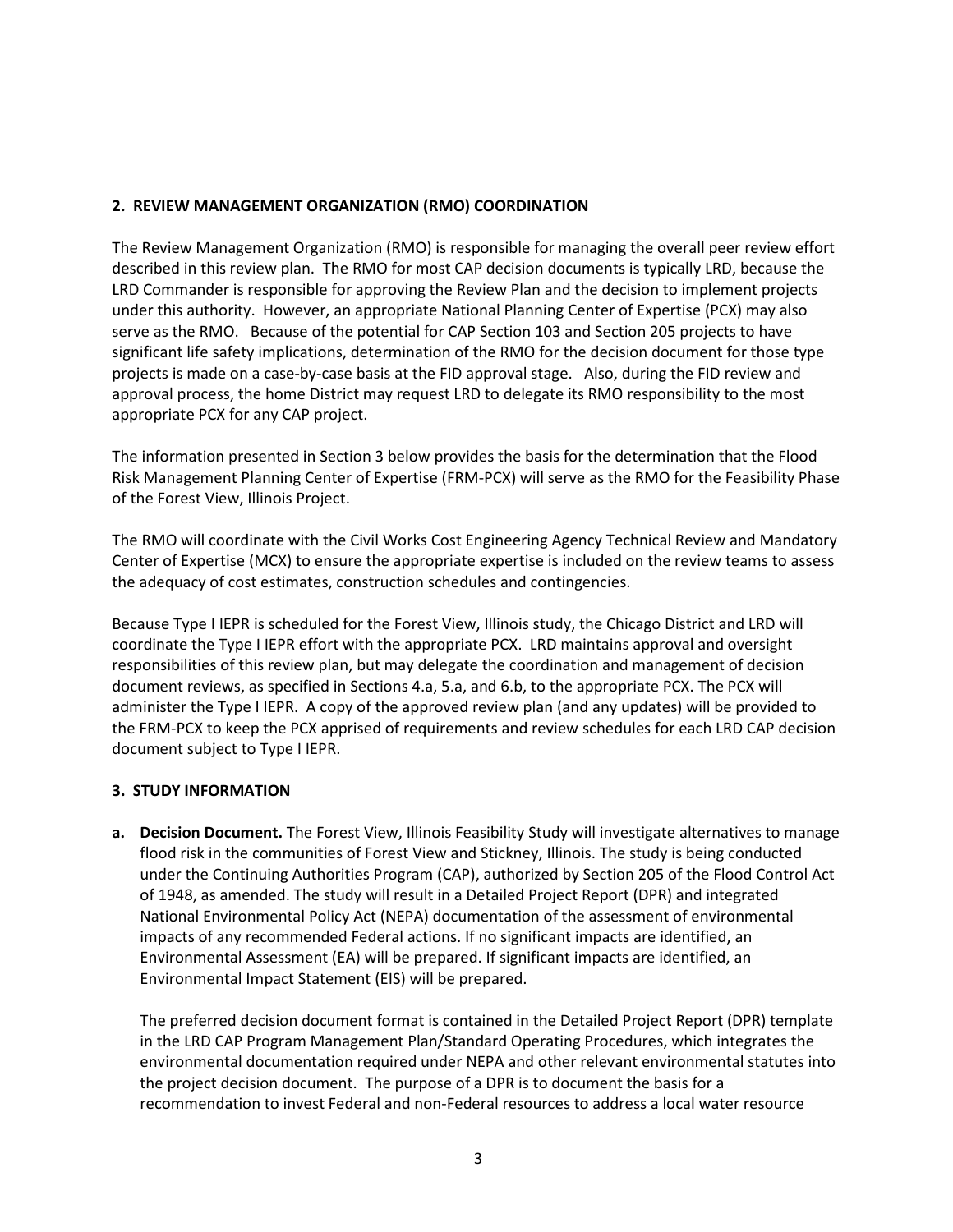problem or opportunity of significance to the Nation. The approval level of the decision document is the LRD Commander.

**b. Study/Project Description.** The Village of Forest View is a small community at the western border of the City of Chicago, about 10 miles from the downtown area. The village is in the Des Plaines River watershed, but is located between the Chicago Sanitary and Ship Canal and the Des Plaines River. The area potentially impacted by flooding also includes a portion of the Village of Stickney, immediately north of Forest View. The study area is shown in Figure 1.



*Figure 1: Forest View Study Area.*

Lyons Levee, a historic levee along the Des Plaines River, provides a barrier against overbank flooding for the community. This 4,000 foot long earthen levee was built over 100 years ago and has not been adequately maintained. Trees, animal burrows, unmaintained concrete structures, and general lack of maintenance have created a significant risk of future failure.

The area at risk of flooding includes homes, businesses, and roadways. There are approximately 800 homes in the estimated inundation area and businesses include large industrial facilities used for storing fuels, a Commonwealth Edison power substation, and wastewater treatment facilities associated with the Metropolitan Water Reclamation District of Greater Chicago (MWRDGC) Stickney Water Reclamation Plant. Multiple critical facilities are also located within the inundation area including: the Forest View Police and Fire Stations, Home Elementary school, Edison School, and the Stickney Fire Department. Flooding of these critical facilities would impact the ability of the community to respond to the emergency and would put numerous lives at risk.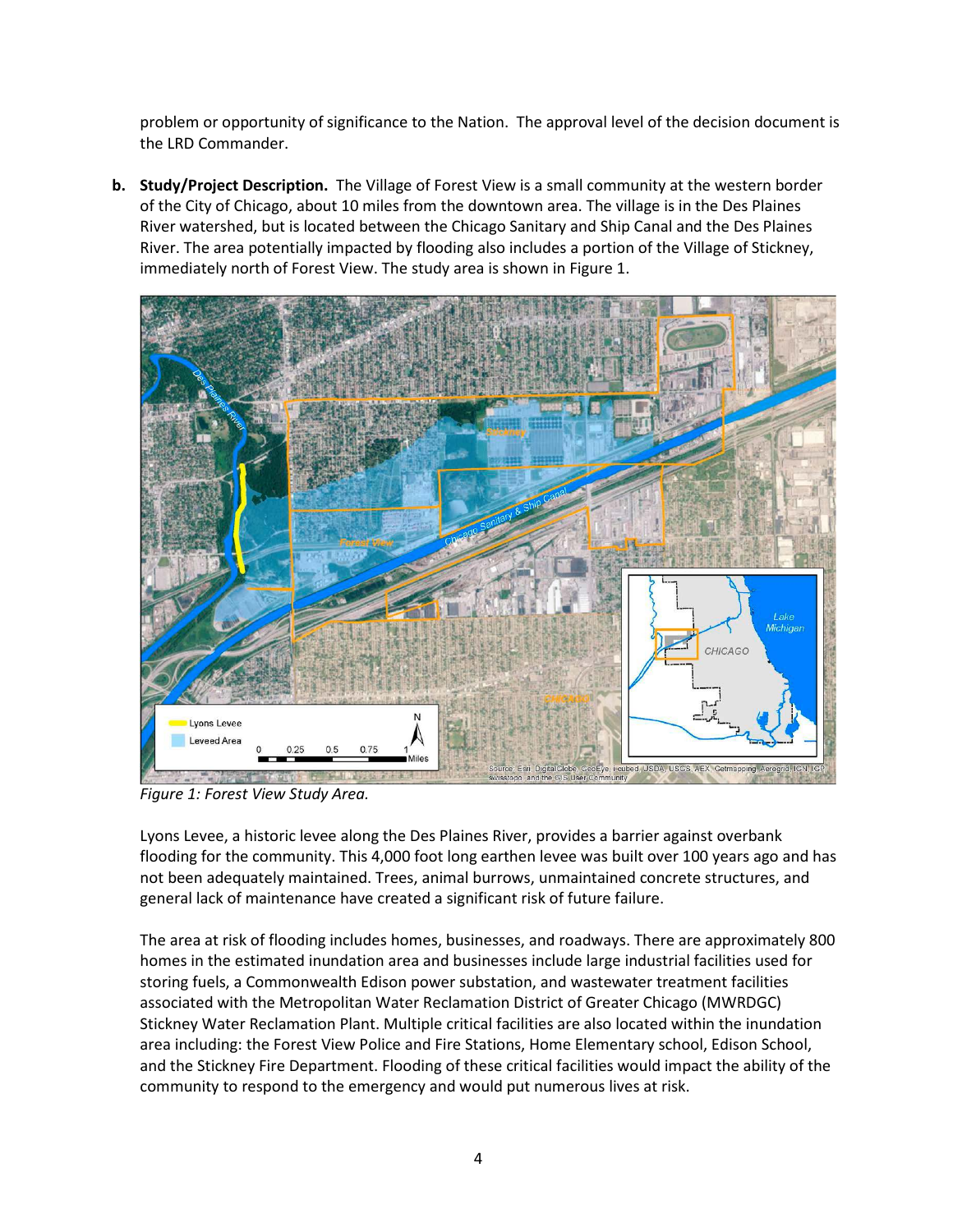On April 18 and 19, 2013, a large storm event covered the Chicago Area with up to six inches of rain over 24 hours. The storm resulted in major flooding along the Des Plaines River and Salt Creek. The flood peaked on April 18 at approximately one half foot higher than the previous record. The Des Plaines River overtopped Lyons Levee, resulting in widespread flooding. The flood impacted homes and businesses in the community and also resulted in local power outages when electricity was rerouted from the substation to other facilities in the area. Nearly 200 homes were flooded and approximately 700 residents were evacuated, some in boats. The Forest View Police and Fire Stations were also flooded and had to be evacuated, further increasing life-safety risks to community residents.

Based on the investigations conducted to support the Federal Interest Determination (FID) Report, alternatives to be considered during the Feasibility Phase include rehabilitation and improvement of the existing levee, construction of a new set-back levee, and implementation of non-structural measures. Estimated project costs reported in the FID Report range from \$5-10 million. The non-Federal sponsor for the study is MWRDGC.

#### **c. Factors Affecting the Scope and Level of Review.**

- *Technical complexity.* The study will investigate measures to address the impacts of overbank flooding to residential and commercial structures as well as infrastructure such as roadways and key public facilities in the study area. It is expected that alternative plans will use established and proven measures for addressing flood risks. Therefore, it is not expected that there will be any significant technical, institutional, or social challenges associated with the design of the recommended plan.
- *Controversy.* The Feasibility Study is not expected to be controversial. Following the 2013 levee overtopping, community residents are greatly concerned about flood risk and this study is supported by local agencies. Plans will include consideration of mitigation for any impacts of proposed projects.
- *Requested External Review.* The Governor of Illinois has not requested a peer review by independent experts.
- *Life-Safety*. Projects recommended by this study are likely to address not only the economic impacts of flooding, but also life-safety risk. In accordance with EC 1165-2-214, for any project where potential hazards pose a significant threat to human life (public safety); the Federal action is justified by life safety; or the failure of the project would pose a significant threat to human life, i.e. when life safety issues exist, a Type I IEPR is required. In addition, since design initiates in the decision document phase, a Type II IEPR or Safety Assurance Review (SAR) should be incorporated into the Type I IEPR when life-safety issues exist.

The District Chief of the Technical Services Division, which includes the Engineering and Construction and Operations Branches, has determined that there are life-safety concerns associated with the impacts of flooding in the study area. A flood in 2013 inundated residential structures with several feet of water. No documentation of any loss of life was reported, however, the flooding did require emergency evacuations of approximately 700 residents. In addition, the flooding impacted critical facilities, including the Forest View Police and Fire Stations. Floodwaters also came within a few inches of a local power substation. Based on a high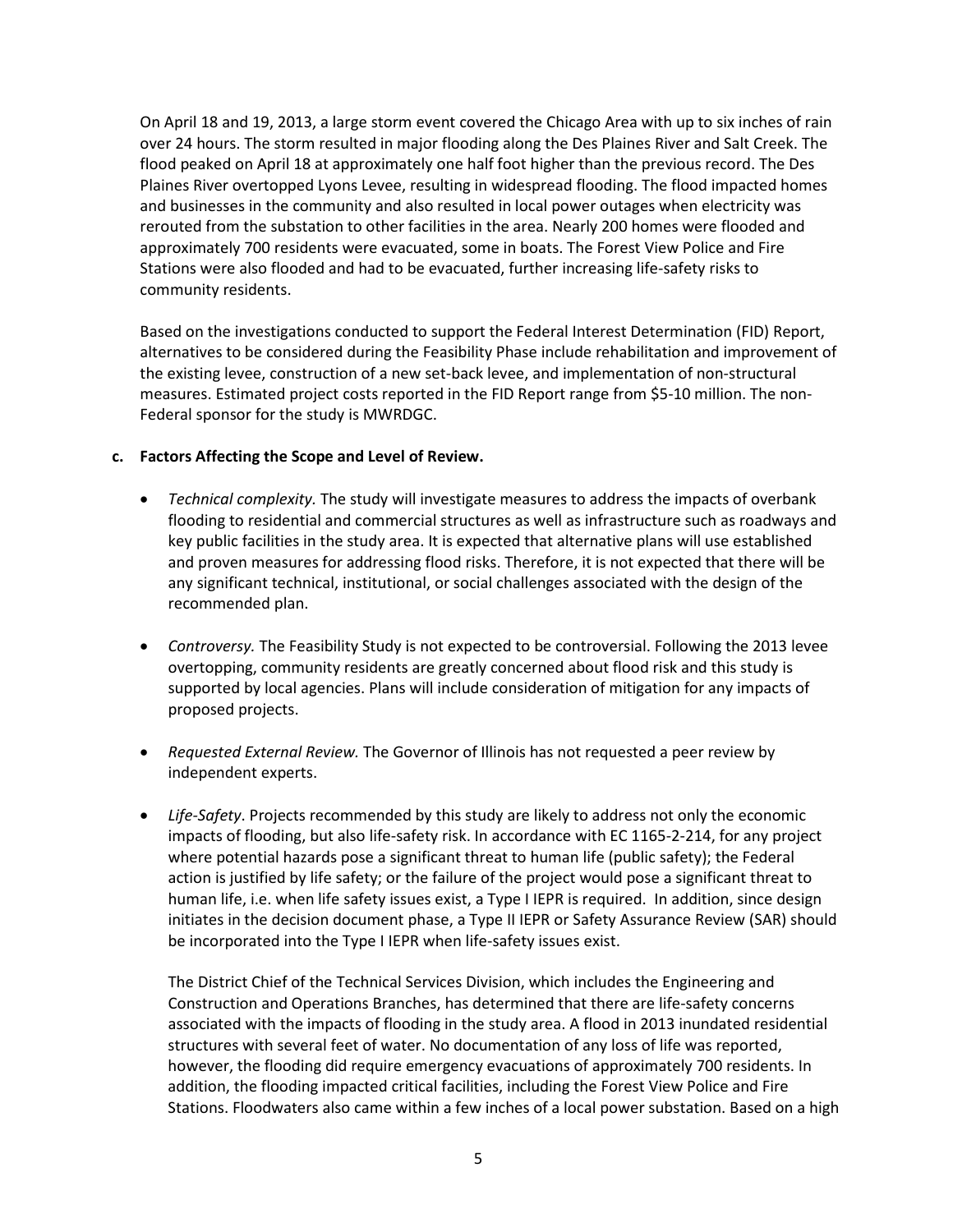water mark recorded at the Forest View Village Hall, the estimated flood depth was as much as 4 feet during the April 2013 event.

Any plan recommended by the study will manage flood risks in the study area, but it is expected that there will also be residual risks associated with the potential for catastrophic project failure.

**d. In-Kind Contributions.** Products and analyses provided by non-Federal sponsors as in-kind services are subject to DQC, ATR, and IEPR. The non-Federal sponsor will provide a portion of the H&H analysis to be used in the Feasibility Study.

## **4. DISTRICT QUALITY CONTROL (DQC)**

All decision documents (including supporting data, analyses, environmental compliance documents, etc.) shall undergo DQC. DQC is an internal review process of basic science and engineering work products focused on fulfilling the project quality requirements defined in the Project Management Plan (PMP). The home district shall manage DQC. The home district shall manage DQC. Documentation of DQC activities is required and should be in accordance with the District and LRD QMS procedures. Attachment 1 lists the DQC team members according to each significant area of expertise needed to accomplish the feasibility study objectives.

- **a. Products to Undergo DQC.** All documents prepared by the District will be checked for completeness and accuracy. Formally documented DQC will, at a minimum, be completed for, the Draft Detailed Project Report, the Final Detailed Project Report, and all supporting documents.
- **b. Required DQC Expertise.** While DQC will be conducted by PDT members and their supervisors throughout the product development process, a final DQC review will be conducted by a team that is independent of the PDT. At a minimum this team will include representatives from Planning and Design Branches.
- **c. Documentation of DQC.** DQC will be conducted in accordance with the Chicago District Process for Feasibility Phase District Quality Control/Quality Assurance. DQC will be documented in a summary report completed prior to each submittal. This documentation will be provided to the ATR Lead as part of the review submittal.

# **5. AGENCY TECHNICAL REVIEW (ATR)**

ATR is mandatory for all decision documents (including supporting data, analyses, environmental compliance documents, etc.). The objective of ATR is to ensure consistency with established criteria, guidance, procedures, and policy. The ATR will assess whether the analyses presented are technically correct and comply with published USACE guidance, and that the document explains the analyses and results in a reasonably clear manner for the public and decision makers. ATR is managed within USACE by the designated RMO and is conducted by a qualified team from outside the home district that is not involved in the day-to-day production of the project/product. ATR teams will be comprised of senior USACE personnel and may be supplemented by outside experts as appropriate. The ATR team lead will be from outside LRD. At a minimum, the name of the ATR lead will be provided at the time of initial decision document review plan submission. Remaining ATR team members will be selected and identified in a revised review plan (Attachment 1) once the study funds are obtained.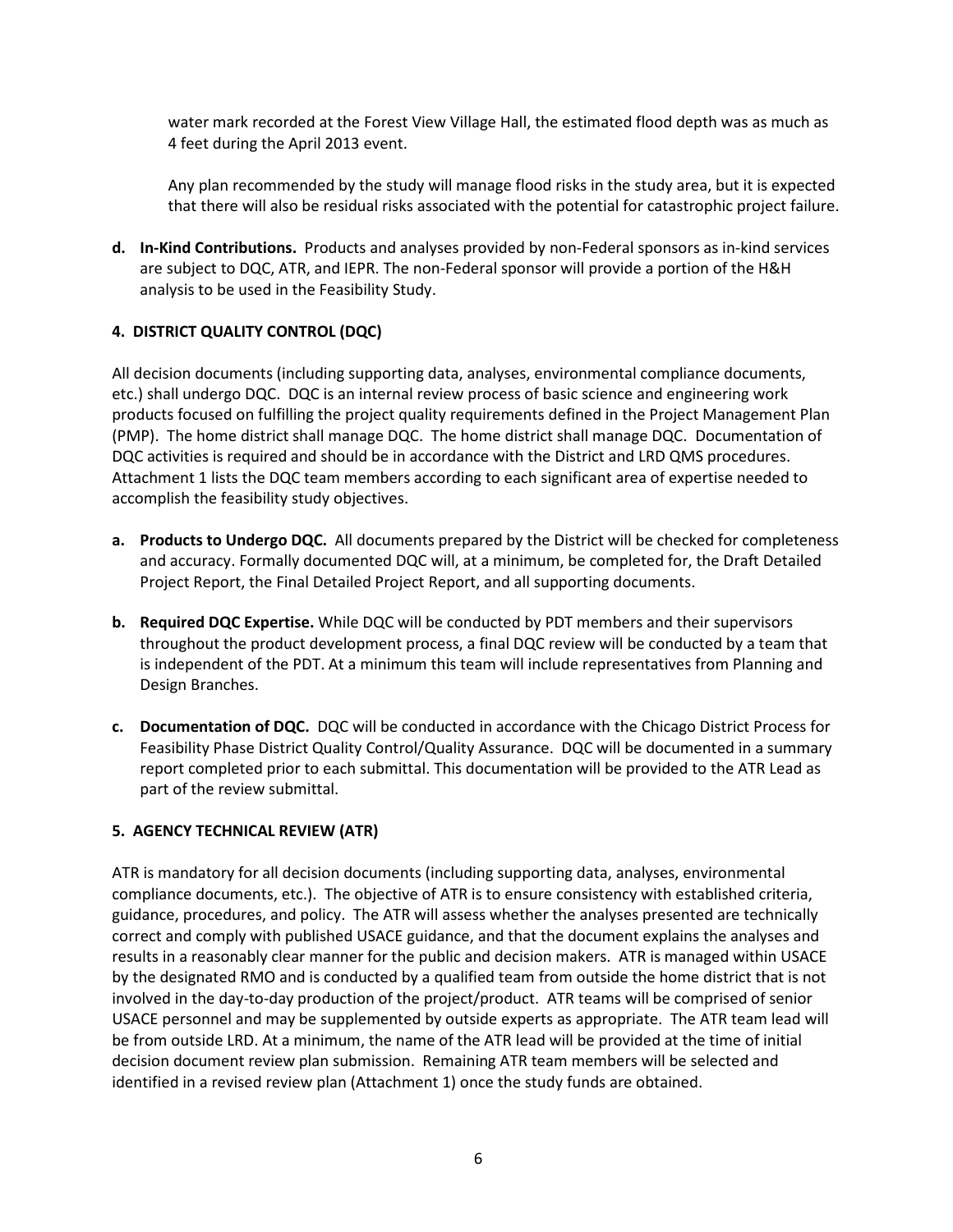- **a. Products to Undergo ATR.** ATR will be performed throughout the study in accordance with the regional QMS as found in Qualtrax. The ATR shall be documented and discussed at the MDM milestone. Certification of the ATR will be provided prior to the District Commander signing the final report. An ATR of the Draft Feasibility Report and Integrated NEPA document will be completed prior to submittal of the AFB document for review by LRD. A targeted review of the Final Report will include review of any technical products that are substantially revised after completion of the draft report. The study team may also coordinate key decisions with ATR team members to solicit feedback early in the process.
- **b. Required ATR Team Expertise.** The following areas of expertise should be represented on the ATR team. If additional disciplines are added to the PDT or additional technical challenges are identified, the requirements for the ATR team may be revised. The selected ATR members are listed according to discipline in Attachment 1.

| <b>ATR Team</b>                 | <b>Expertise Required</b>                                                 |  |  |
|---------------------------------|---------------------------------------------------------------------------|--|--|
| <b>Members/Disciplines</b>      |                                                                           |  |  |
| <b>ATR Lead</b>                 | The ATR lead should be a senior professional with extensive experience    |  |  |
|                                 | in preparing Civil Works decision documents and conducting ATR. The       |  |  |
|                                 | lead should also have the necessary skills and experience to lead a       |  |  |
|                                 | virtual team through the ATR process. The ATR lead may also serve as a    |  |  |
|                                 | reviewer for a specific discipline (such as planning, economics,          |  |  |
|                                 | environmental resources, etc).                                            |  |  |
| Planning                        | The planning reviewer should be a senior water resources planner with     |  |  |
|                                 | experience in FRM plan formulation and CAP Section 205 projects.          |  |  |
| Economics                       | The economics reviewer should have experience with economic analyses      |  |  |
|                                 | to support flood risk management studies, with modeling structural in     |  |  |
|                                 | HEC-FDA, and with evaluation of non-structural measures.                  |  |  |
| NEPA/Environmental              | The NEPA reviewer should be experienced in analysis of impacts as         |  |  |
| Resources/Cultural              | required by the National Environmental Policy Act (NEPA) and other        |  |  |
| Resources                       | applicable laws, regulations, and executive orders.                       |  |  |
| Hydrology & Hydraulic           | The hydrology and hydraulics reviewer will be CERCAP certified and        |  |  |
| Engineering                     | should be a senior engineer with experience using HEC-RAS and general     |  |  |
|                                 | understanding of open channel one-dimensional unsteady flow hydraulic     |  |  |
|                                 | models. They should have experience with HEC-HMS and other                |  |  |
|                                 | hydrologic models used to produce input hydrographs.                      |  |  |
| <b>Risk Analysis</b>            | The risk reviewer should be experienced with performing and presenting    |  |  |
|                                 | risk analyses in accordance with ER 105-2-101 and other related           |  |  |
|                                 | guidance. This review may be combined with the economics or               |  |  |
|                                 | hydrology and hydraulics review.                                          |  |  |
| <b>Geotechnical Engineering</b> | The geotechnical reviewer will be CERCAP certified and should be          |  |  |
|                                 | experienced with embankment stability and seepage analyses.               |  |  |
| <b>Civil Engineering</b>        | The civil engineering reviewer will be CERCAP certified and should be     |  |  |
|                                 | experienced in the design of flood risk management projects,              |  |  |
|                                 | particularly levees and non-structural measures.                          |  |  |
| <b>Cost Engineering</b>         | The cost engineering reviewer will be CERCAP certified and certified as a |  |  |
|                                 | reviewer by the Cost MCX and have experience with preparing cost          |  |  |
|                                 | estimates for flood risk management projects.                             |  |  |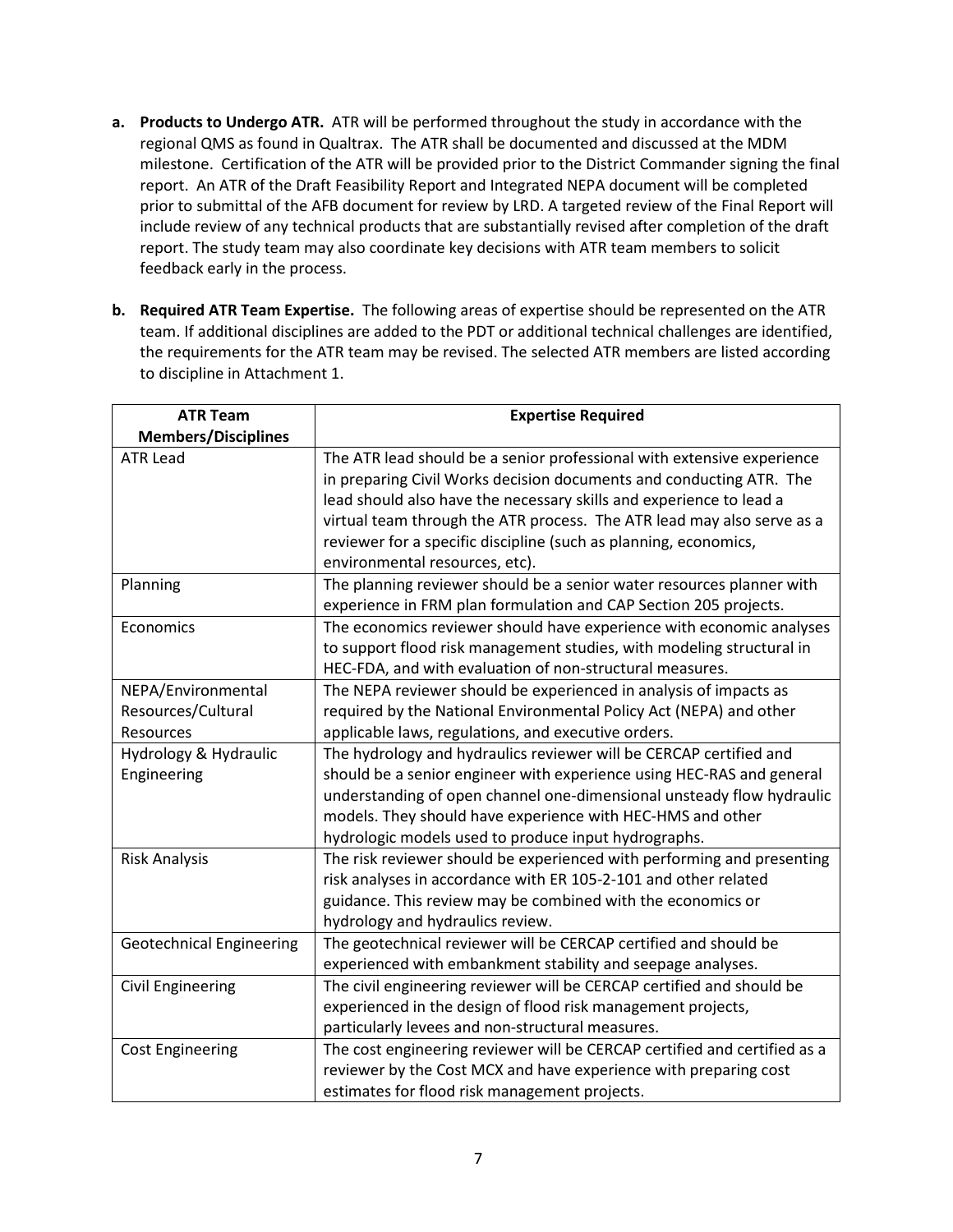| Real Estate | The real estate reviewer will be approved by the Real Estate COP as a |
|-------------|-----------------------------------------------------------------------|
|             | FRM reviewer and have experience with preparing real estate plans for |
|             | structural and non-structural flood risk management projects.         |

- **c.** Documentation of ATR. DrChecks<sup>SM</sup> review software will be used to document all ATR comments, responses and associated resolutions accomplished throughout the review process. Comments should be limited to those that are required to ensure adequacy of the product. The four key parts of a quality review comment will normally include:
	- (1) The review concern identify the product's information deficiency or incorrect application of policy, guidance, or procedures;
	- (2) The basis for the concern cite the appropriate law, policy, guidance, or procedure that has not be properly followed;
	- (3) The significance of the concern indicate the importance of the concern with regard to its potential impact on the plan selection, recommended plan components, efficiency (cost), effectiveness (function/outputs), implementation responsibilities, safety, Federal interest, or public acceptability; and
	- (4) The probable specific action needed to resolve the concern identify the action(s) that the reporting officers must take to resolve the concern.

In some situations, especially addressing incomplete or unclear information, comments may seek clarification in order to then assess whether further specific concerns may exist.

In some situations, especially addressing incomplete or unclear information, comments may seek clarification in order to then assess whether further specific concerns may exist. The ATR documentation in DrChecksSM will include the text of each ATR concern, the PDT response, a brief summary of the pertinent points in any discussion, including any vertical team coordination (the vertical team includes the district, RMO, LRD, and HQUSACE), and the agreed upon resolution. If an ATR concern cannot be satisfactorily resolved between the ATR team and the PDT, it will be elevated to the vertical team for further resolution in accordance with the policy issue resolution process described in either EC 1165-2-214 or ER 1105-2-100, Appendix H, as appropriate. Unresolved concerns can be closed in DrChecks<sup>SM</sup> with a notation in the ATR Summary Report and the DrChecks<sup>SM</sup> comment evaluation that the concern has been elevated to the vertical team for resolution.

At the conclusion of each ATR effort, the ATR team will prepare a Review Report summarizing the review. Review Reports will be considered an integral part of the ATR documentation and shall:

- (1) Identify the document(s) reviewed and the purpose of the review;
- (2) Disclose the names of the reviewers, their organizational affiliations, and include a short paragraph on both the credentials and relevant experiences of each reviewer;
- (3) Include the charge to the reviewers;
- (4) Describe the nature of their review and their findings and conclusions;
- (5) Identify and summarize each unresolved issue (if any); and
- (6) Include a verbatim copy of each reviewer's comments (either with or without specific attributions), or represent the views of the group as a whole, including any disparate and dissenting views.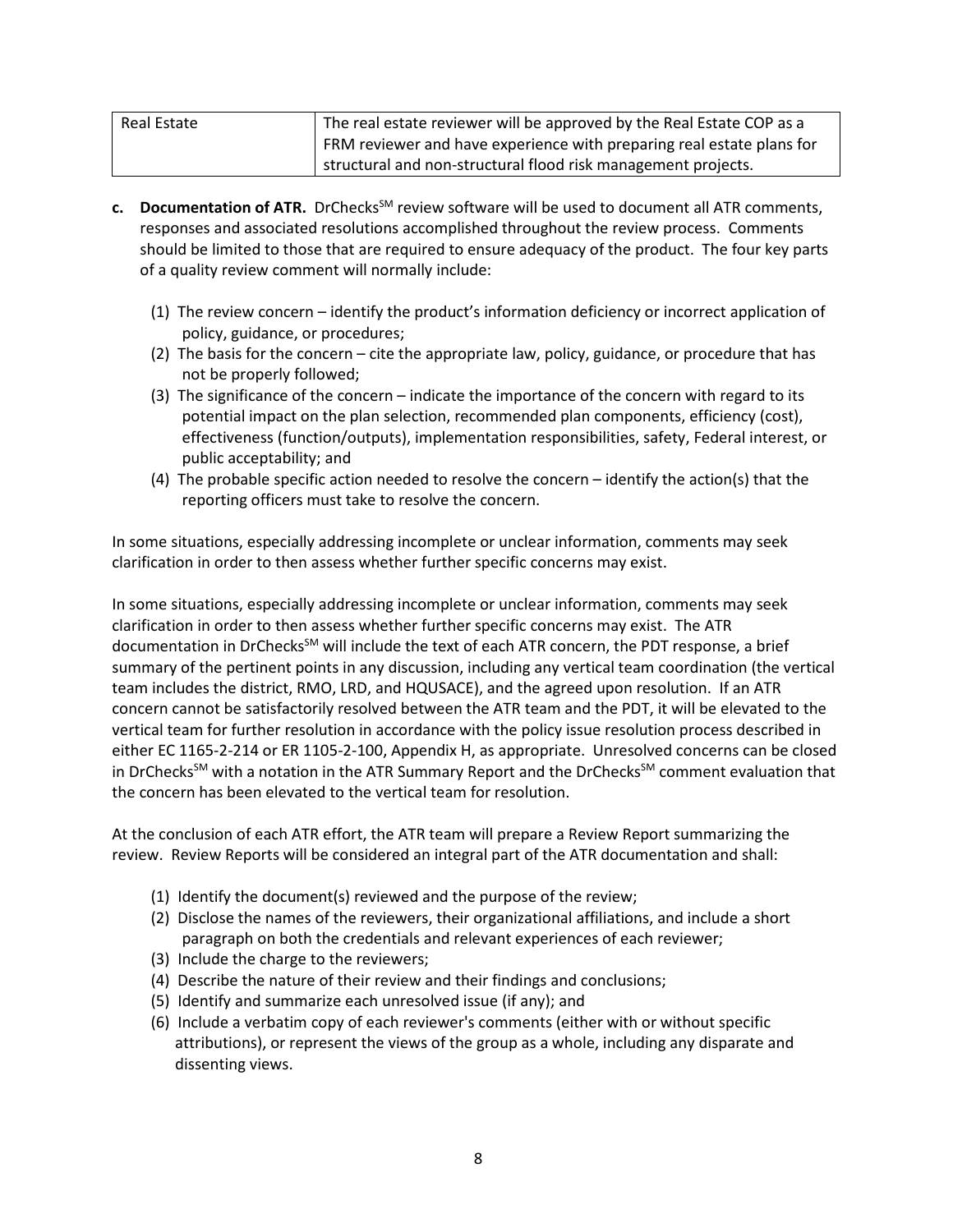ATR may be certified when all ATR concerns are either resolved or referred to the vertical team for resolution and the ATR documentation is complete. The ATR Lead will prepare a Statement of Technical Review certifying that the issues raised by the ATR team have been resolved (or elevated to the vertical team). A Statement of Technical Review should be completed, based on work reviewed to date, for the draft and final report. A sample Statement of Technical Review is included in Attachment 2.

## **6. INDEPENDENT EXTERNAL PEER REVIEW (IEPR)**

While CAP projects are generally smaller and less technically complicated than specifically authorized feasibility studies, IEPR may be required for CAP decision documents under certain circumstances. IEPR is the most independent level of review, and is applied in cases that meet certain criteria where the risk and magnitude of the proposed project are such that a critical examination by a qualified team outside of USACE is warranted. A risk-informed decision, as described in EC 1165-2-214, is made as to whether IEPR is appropriate. Where designated, IEPR panels will consist of independent, recognized technical experts from outside of the USACE in the appropriate disciplines, representing a balance of areas of expertise suitable for planning, design and construction of a Civil Works project. There are two types of IEPR:

(1) Type I IEPR. Type I IEPR reviews are managed outside the USACE and are conducted on project studies. Type I IEPR panels assess the adequacy and acceptability of the economic and environmental assumptions and projections, project evaluation data, economic analysis, environmental analyses, engineering analyses, formulation of alternative plans, methods for integrating risk and uncertainty, models used in the evaluation of environmental impacts of proposed projects, and biological opinions of the project study. Type I IEPR will cover the entire decision document or action and will address all underlying engineering, economics, and environmental work, not just one aspect of the study. For decision documents where a Type II IEPR (Safety Assurance Review) is anticipated during project implementation, safety assurance shall also be addressed during the Type I IEPR per EC 1165-2-214.

Section 506, 125, and CAP project decision documents are generally excluded from Type I Independent External Peer Review (IEPR) except those under Section 103 and Section 205. The exceptions are any project that requires an EIS or any project that meets the mandatory triggers stated in Appendix D of EC 1165-2-214. Due to the nature of flood risks, Section 103 and Section 205 decision documents require a case-by-case risk informed decision to conduct a Type I IEPR, which may be prepared using the LRD CAP Programmatic Review Plan Model or prepared as a project specific Review Plan that meets the requirements of EC 1165-2-214. Section VI.A below specifies the project specific circumstances and rationale for adopting or excluding Type I IEPR of the Forest View, Illinois decision document.

(2) Type II IEPR. Type II IEPR, or Safety Assurance Review (SAR), are managed outside the USACE and are conducted on design and construction activities for hurricane, storm, and flood risk management projects or other projects where existing and potential hazards pose a significant threat to human life. Type II IEPR panels will conduct reviews of the design and construction activities prior to initiation of physical construction and, until construction activities are completed, periodically thereafter on a regular schedule. The reviews shall consider the adequacy, appropriateness, and acceptability of the design and construction activities in assuring public health safety and welfare.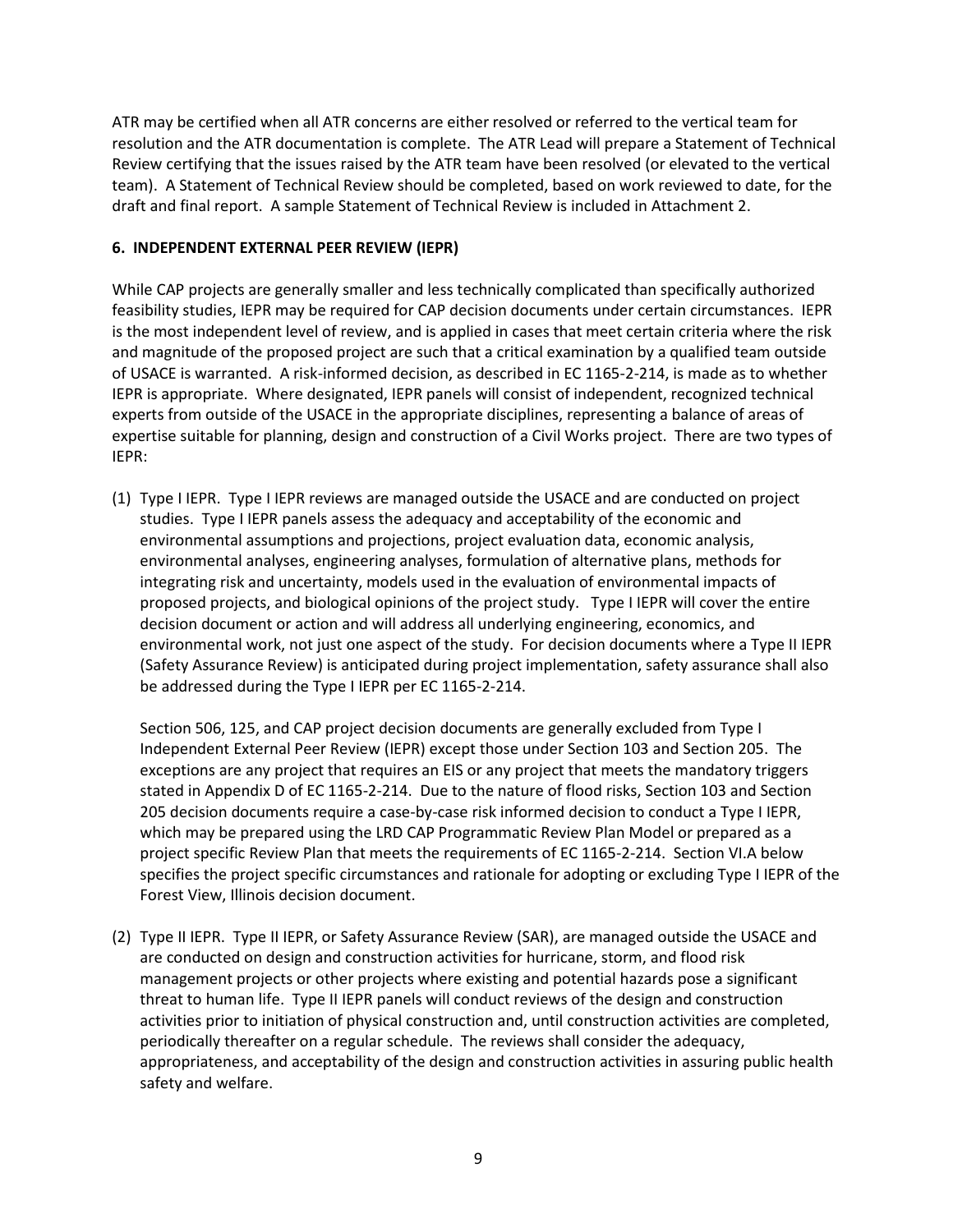The risk informed decision on whether Type I and/or II IEPR will be required is documented below.

**a. Decision on IEPR.** The factors affecting the scope and level of review are discussed in Section 3. Because life-safety is a mandatory trigger for conducting and IEPR and there are life-safety concerns associated with this study, a Type I IEPR will be conducted. The IEPR will also include Safety Assurance Review considerations.

The study does not meet any additional mandatory triggers for Type I IEPR:

- The study is not expected to contain influential scientific information or contain any highly influential scientific assessments;
- Neither the Governor of Illinois or any state or Federal agencies have requested IEPR of this study to date;
- There has been no significant public dispute over the size, nature, or effects of the project.
- The total project cost is expected to be between \$5 and \$10 million, well below \$200 million.
- **b. Products to Undergo Type I IEPR.** A Type I IEPR of the Draft Feasibility Report and Integrated NEPA document will be completed concurrent with public review.

| <b>IEPR Panel Members/Disciplines</b> | <b>Expertise Required</b>                                         |  |
|---------------------------------------|-------------------------------------------------------------------|--|
| Economics                             | The Economics Panel Member should have extensive                  |  |
|                                       | experience in flood risk management and risk based economic       |  |
|                                       | analyses including familiarity with HEC-FDA.                      |  |
| Environmental                         | The Environmental Panel member will be a senior biologist with    |  |
|                                       | experience with projects in Illinois and have experience with the |  |
|                                       | NEPA process and the assessment of environmental impacts.         |  |
| Civil Engineering                     | The Civil Engineering panel member should be an expert in their   |  |
|                                       | field, which may include civil design, cost estimating, or        |  |
|                                       | geotechnical engineering. The panel member will have              |  |
|                                       | expertise in design and implementation of flood risk              |  |
|                                       | management projects, including levees and floodwalls.             |  |

## **c. Required Type I IEPR Panel Expertise.**

- **d. Documentation of Type I IEPR.** The Type I IEPR panel will be selected and managed by an Outside Eligible Organization (OEO) per EC 1165-2-214, Appendix D. Panel comments will be compiled by the OEO and should address the adequacy and acceptability of the economic, engineering and environmental methods, models, and analyses used. IEPR comments should generally include the same four key parts as described for ATR comments in Section 4.d above. The OEO will prepare a final Review Report that will accompany the publication of the final decision document and shall:
	- (1) Disclose the names of the reviewers, their organizational affiliations, and include a short paragraph on both the credentials and relevant experiences of each reviewer;
	- (2) Include the charge to the reviewers;
	- (3) Describe the nature of their review and their findings and conclusions; and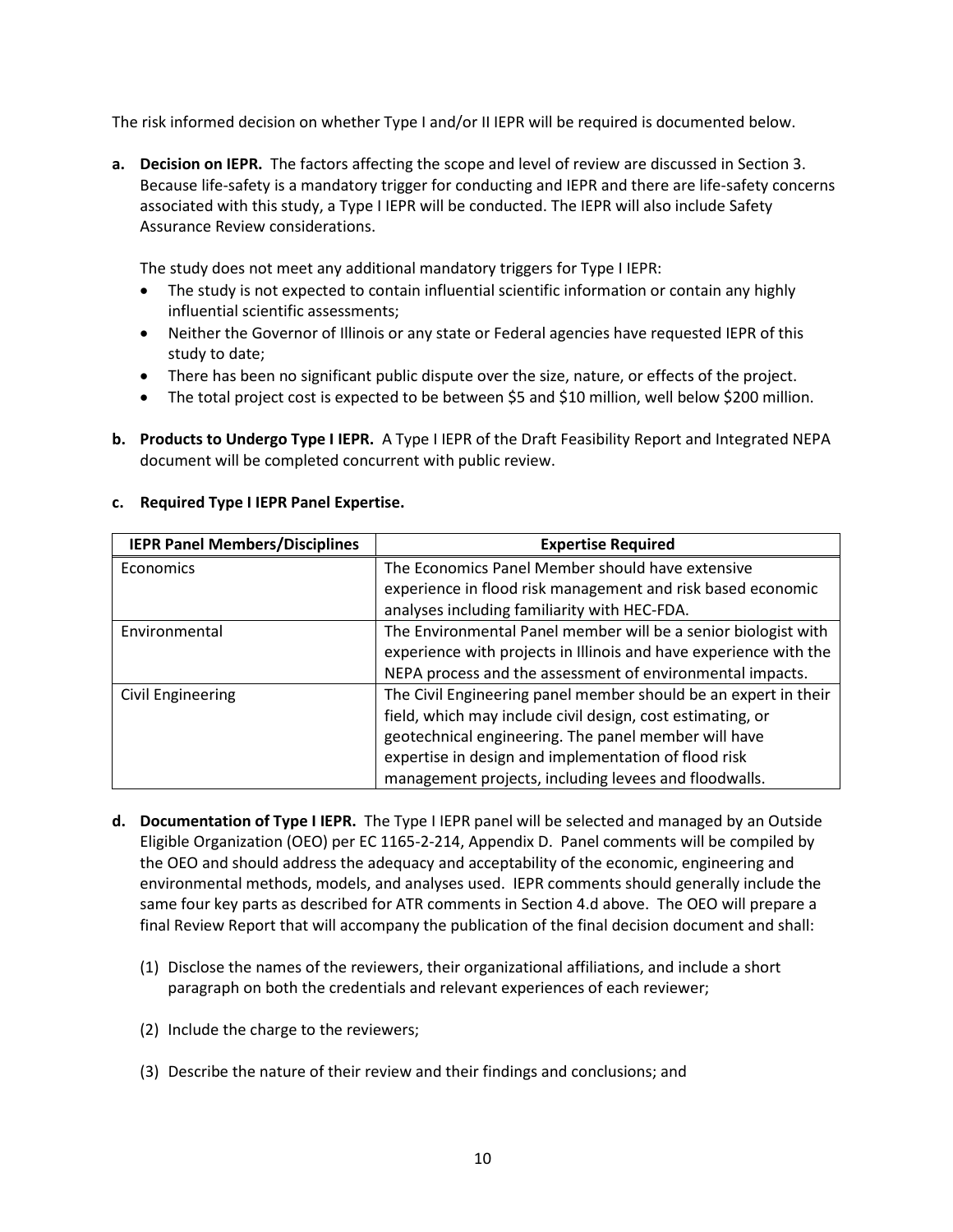(4) Include a verbatim copy of each reviewer's comments (either with or without specific attributions), or represent the views of the group as a whole, including any disparate and dissenting views.

The final Review Report will be submitted by the OEO no later than 60 days following the close of the public comment period for the draft decision document. USACE shall consider all recommendations contained in the Review Report and prepare a written response for all recommendations adopted or not adopted. The final decision document will summarize the Review Report and USACE response. The Review Report and USACE response will be made available to the public, including through electronic means on the internet.

# **7. POLICY AND LEGAL COMPLIANCE REVIEW**

All decision documents will be reviewed throughout the study process for their compliance with law and policy. Guidance for policy and legal compliance reviews is addressed in Appendix H, ER 1105-2-100. These reviews culminate in determinations that the recommendations in the reports and the supporting analyses and coordination comply with law and policy, and warrant approval or further recommendation to higher authority by the home MSC Commander. DQC and ATR augment and complement the policy review processes by addressing compliance with pertinent published Army policies, particularly policies on analytical methods and the presentation of findings in decision documents.

## **8. COST ENGINEERING MANDATORY CENTER OF EXPERTISE (MCX) REVIEW AND CERTIFICATION**

The home District, in conjunction with the RMO, is responsible for coordinating with the Cost Engineering MCX located in the Walla Walla District for review of the cost estimate for all CAP decision documents. For decision documents prepared under the LRD CAP Programmatic Review Plan Model, regional cost personnel that are pre-certified by the MCX, and assigned by the Cost Engineering MCX, will conduct the cost engineering ATR. The MCX will provide the Cost Engineering MCX certification. Either the designated ATR Lead or the Cost Engineering MCX shall make the selection of the cost engineering ATR team member.

# **9. MODEL CERTIFICATION AND APPROVAL**

The approval of planning models under EC 1105-2-412 is not required for CAP projects. MSC Commanders are responsible for assuring models for all planning activities are technically and theoretically sound, compliant with USACE policy, computationally accurate, and based on reasonable assumptions. Therefore, the use of a certified/approved planning model is highly recommended and should be used whenever appropriate. Planning models are defined as any models and analytical tools that planners use to define water resources management problems and opportunities, to formulate potential alternatives to address the problems and take advantage of the opportunities, to evaluate potential effects of alternatives and to support decision making. The selection and application of the model and the input and output data is the responsibility of the users and is subject to DQC and ATR. The responsible use of well-known and proven USACE developed and commercial engineering software will continue and the professional practice of documenting the application of the software and modeling results will be followed. As part of the USACE Scientific and Engineering Technology (SET) Initiative, many engineering models have been identified as preferred or acceptable for use on Corps studies and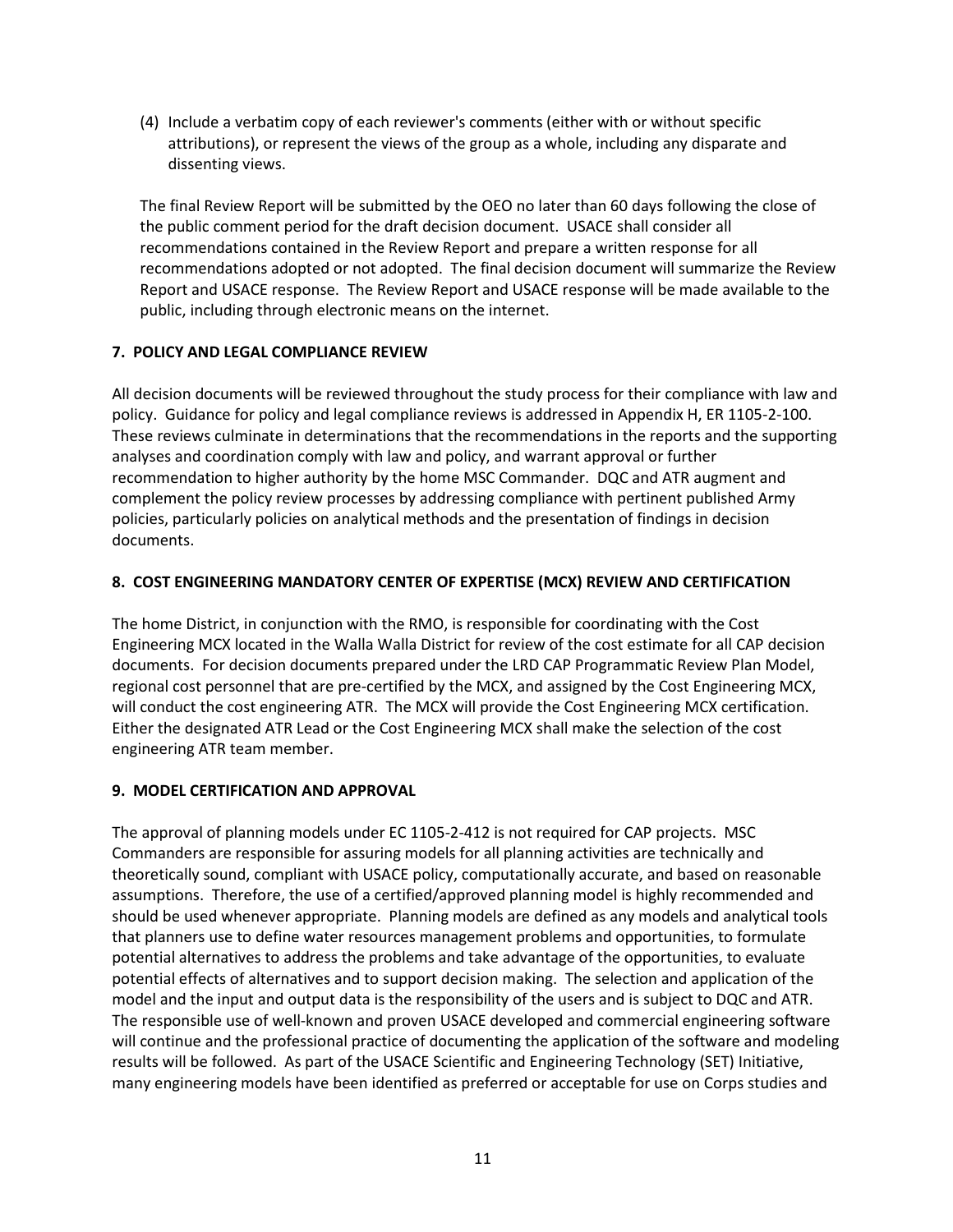these models should be used whenever appropriate. The selection and application of the model and the input and output data is still the responsibility of the users and is subject to DQC and ATR.

**a. Planning Models.** The following planning models are anticipated to be used in the development of the decision document.

| <b>Model Name</b><br>and Version          | Brief Description of the Model and How It Will Be Applied in<br>the Study                                                                                                                                                                                                                                                                                                                                                                                                                                                                                                                                                                                                                                                                                                                                                                                                                                                                                                                         | Certification/<br>Approval |
|-------------------------------------------|---------------------------------------------------------------------------------------------------------------------------------------------------------------------------------------------------------------------------------------------------------------------------------------------------------------------------------------------------------------------------------------------------------------------------------------------------------------------------------------------------------------------------------------------------------------------------------------------------------------------------------------------------------------------------------------------------------------------------------------------------------------------------------------------------------------------------------------------------------------------------------------------------------------------------------------------------------------------------------------------------|----------------------------|
|                                           |                                                                                                                                                                                                                                                                                                                                                                                                                                                                                                                                                                                                                                                                                                                                                                                                                                                                                                                                                                                                   | <b>Status</b>              |
| HEC-FDA 1.4<br>(Flood Damage<br>Analysis) | The Hydrologic Engineering Center's Flood Damage Reduction<br>Analysis (HEC-FDA) program provides the capability for<br>integrated hydrologic engineering and economic analysis for<br>formulating and evaluating flood risk management plans using<br>risk-based analysis methods. The program will be used to<br>evaluate and compare the future without- and with-project<br>plans along the Des Plaines River.                                                                                                                                                                                                                                                                                                                                                                                                                                                                                                                                                                                | Certified                  |
| FQI (Floristic<br>Quality Index)          | This assessment tool was designed to be used as an all-inclusive<br>method for assessing the quality of plant communities. The FQI<br>was originally developed for the Chicago Region, but has since<br>been developed for regions and states throughout North<br>America. This method assesses the sensitivity of individual plant<br>species that inhabit an area. Each native species is assigned a<br>coefficient of conservatism ranging from "0 to 10, with "0"<br>assigned to species that are highly tolerant to disturbance and<br>are considered general in their habitat distribution and "10"<br>assigned to species with a very low tolerance to disturbance<br>and displaying a very specific relationship to a certain habitat<br>type. This model will be used to assess the ecological value of<br>the existing site condition, determine whether there is a need<br>for mitigation, and evaluate proposed mitigation measures,<br>based on the function of the plant community. | Certified                  |

**b. Engineering Models.** The following engineering models are anticipated to be used in the development of the decision document:

| <b>Model Name</b> | <b>Brief Description of the Model and</b>                       | <b>Approval</b> |
|-------------------|-----------------------------------------------------------------|-----------------|
| and Version       | How It Will Be Applied in the Study                             | <b>Status</b>   |
| HEC-RAS 4.0       | The Hydrologic Engineering Center's River Analysis System (HEC- | HH&C CoP        |
| (River Analysis   | RAS) program provides the capability to perform one-            | Preferred       |
| System)           | dimensional steady and unsteady flow river hydraulics           | Model           |
|                   | calculations. The program will be used for unsteady flow        |                 |
|                   | analysis to evaluate the existing and future without- and with- |                 |
|                   | project conditions along the Des Plaines River.                 |                 |
| HEC-HMS 4.1       | The Hydrologic Modeling System (HEC-HMS) is designed to         | HH&C CoP        |
| (Hydrologic       | simulate the complete hydrologic processes of dendritic         | Preferred       |
|                   | watershed systems. The program will be used to generate         | Model           |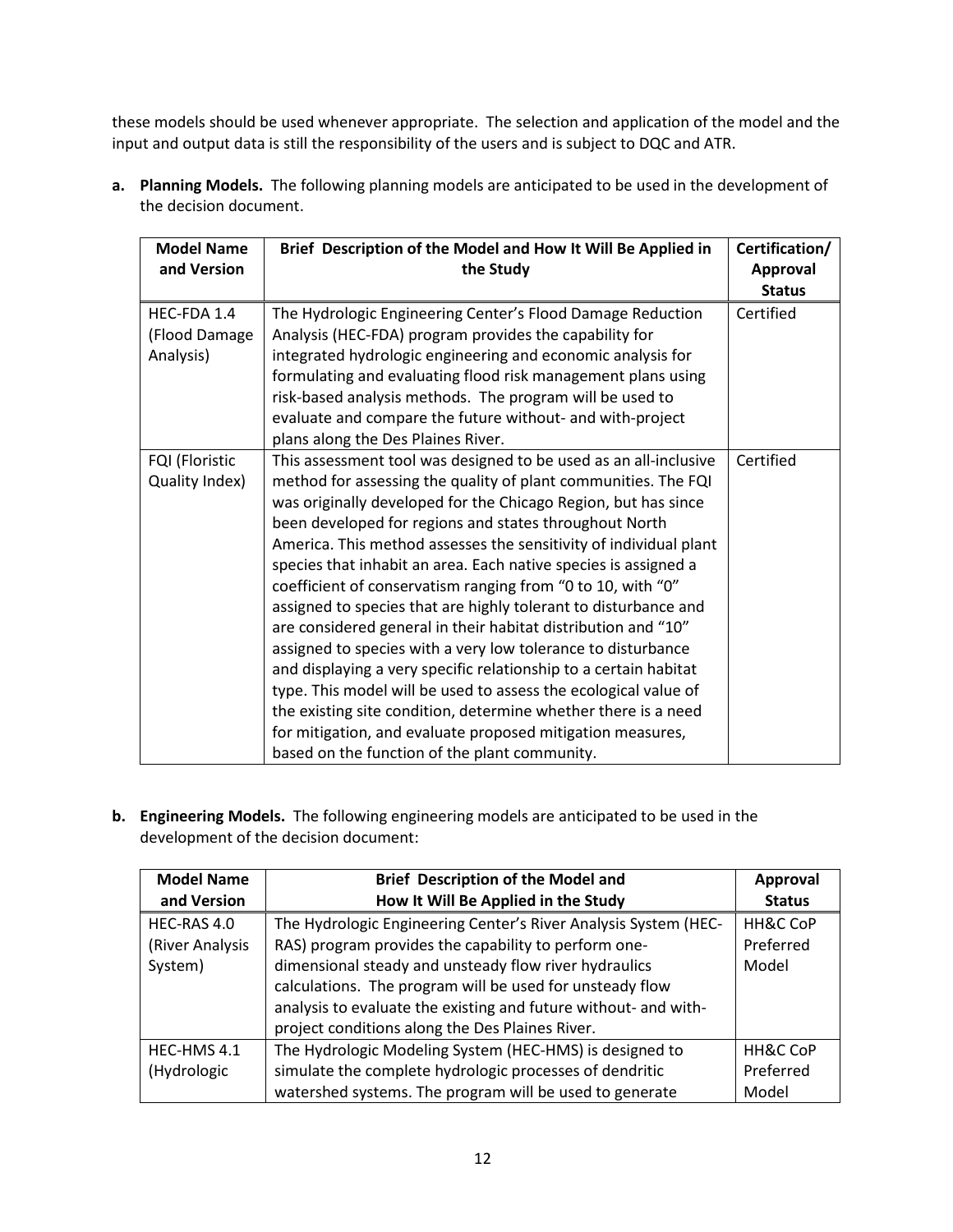| <b>Model Name</b> | <b>Brief Description of the Model and</b>                      | <b>Approval</b> |
|-------------------|----------------------------------------------------------------|-----------------|
| and Version       | How It Will Be Applied in the Study                            | <b>Status</b>   |
| Modeling          | hydrographs for the watershed to be used as inputs to the HEC- |                 |
| System)           | RAS hydraulic models.                                          |                 |
| MII               | MII is the second generation of the Micro-Computer Aided Cost  | Enterprise      |
|                   | Estimating System (MCACES). It is a detailed cost estimating   | Model           |
|                   | software application that was developed in conjunction with    |                 |
|                   | Project Time & Cost LLC. MII provides an integrated cost       |                 |
|                   | estimating system (software and databases) that meets the U.S. |                 |
|                   | Army Corps of Engineers (USACE) requirements for preparing     |                 |
|                   | cost estimates. The program will be used to develop            |                 |

#### **10. REVIEW SCHEDULES AND COSTS**

- **a. ATR Schedule and Cost.** ATR will be conducted before submittal of the Alternative Formulation Briefing document. The review is currently expected to begin in March 2016 and last approximately five to six weeks. ATR will be conducted before submittal of the Final Feasibility Report, to include final cost certification and a targeted review of any significant changes to the Feasibility Report. This review will be conducted after the draft Feasibility Report is approved for NEPA Public Review, currently scheduled for June 2016. This review is expected to have a duration of approximately two months. The total review costs is expected to be approximately \$45,000-55,000.
- **b. Type I IEPR Schedule and Cost.** Type I IEPR will be conducted after the draft Feasibility Report is approved for NEPA Public Review. The review is currently expected to begin in June 2016 and have a duration of approximately two months. This review is expected to cost approximately \$100,000.
- **c. Model Certification/Approval Schedule and Cost.** For decision documents prepared under the LRD CAP Programmatic Review Plan Model, use of existing certified or approved planning models is encouraged. Where uncertified or unapproved models are used, review of the model for use will be accomplished through the ATR process. The ATR team should apply the principles of EC 1105-2-412 during the ATR to ensure the model is theoretically and computationally sound, consistent with USACE policies, and adequately documented. If specific uncertified models are identified for repetitive use within a specific district or region, the appropriate PCX, MSC(s), and home District(s) will identify a unified approach to seek certification of these models.

#### **11. PUBLIC PARTICIPATION**

State and Federal resource agencies may be invited to participate in the study covered by this review plan as partner agencies or as technical members of the PDT, as appropriate. Agencies with regulatory review responsibilities will be contacted for coordination as required by applicable laws and procedures. The ATR team will be provided copies of public and agency comments. In accordance with the National Environmental Policy Act (NEPA), opportunities for public comment will be provided during an initial scoping period at the start of the study and once a tentatively selected plan has been identified.

Study scoping will be initiated with the announcement of a 30-day public comment period through letters to resource agencies, state and local organizations, and other potentially interested parties. The draft Detailed Project Report and Integrated NEPA analysis identifying the tentatively selected plan and any significant environmental impacts will be released for public review and a 30-day comment period.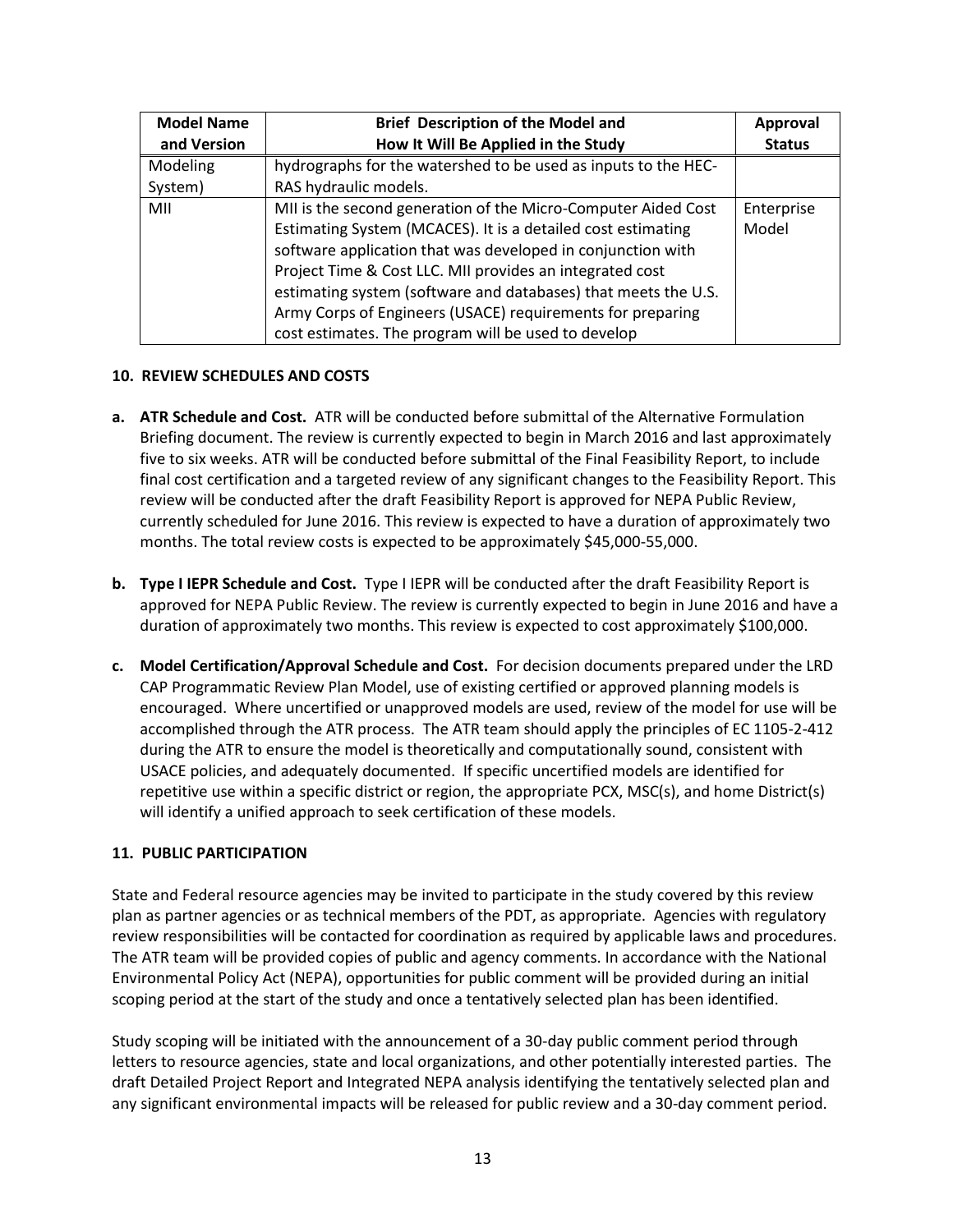The public review of necessary state or federal permits will also take place during this period. Comments will be documented in the Detailed Project Report and Integrated NEPA analysis as part of the Final Report.

The Type I IEPR comments and USACE responses will be documented in a public report to Congress by the IEPR panel and a corresponding response memorandum by USACE. It is not expected that the public will be asked to nominate peer reviewers for this panel.

## **12. REVIEW PLAN APPROVAL AND UPDATES**

The LRD Commander is responsible for approving this review plan and ensuring that use of the LRD CAP Programmatic Review Plan Model is appropriate for the specific project covered by the plan. The review plan is a living document and may change as the study progresses. The home district is responsible for keeping the review plan up to date. Minor changes to the review plan since the last LRD Commander approval are documented in Attachment 3. Significant changes to the review plan (such as changes to the scope and/or level of review) should be re-approved by the LRD Commander following the process used for initially approving the plan. Significant changes may result in the MSC Commander determining that use of the LRD CAP Programmatic Review Plan Model is no longer appropriate. In these cases, a project specific review plan will be prepared and approved in accordance with EC 1165-2-214 and Director of Civil Works' Policy Memorandum #1. The Commander Approved Review Plan, along with the Commanders' approval memorandum, will be posted on the home district's webpage.

## **13. REVIEW PLAN POINTS OF CONTACT**

Public questions and/or comments on this review plan can be directed to the following points of contact:

Chicago District

- Project Manager, 312-846-5517
- Chief of Planning, 312-845-5580

Great Lakes and Ohio River Division

• District Liaison, 513-684-6249

Flood Risk Management Planning Center of Expertise

• FRM-PCX Deputy Director, 415-503-6852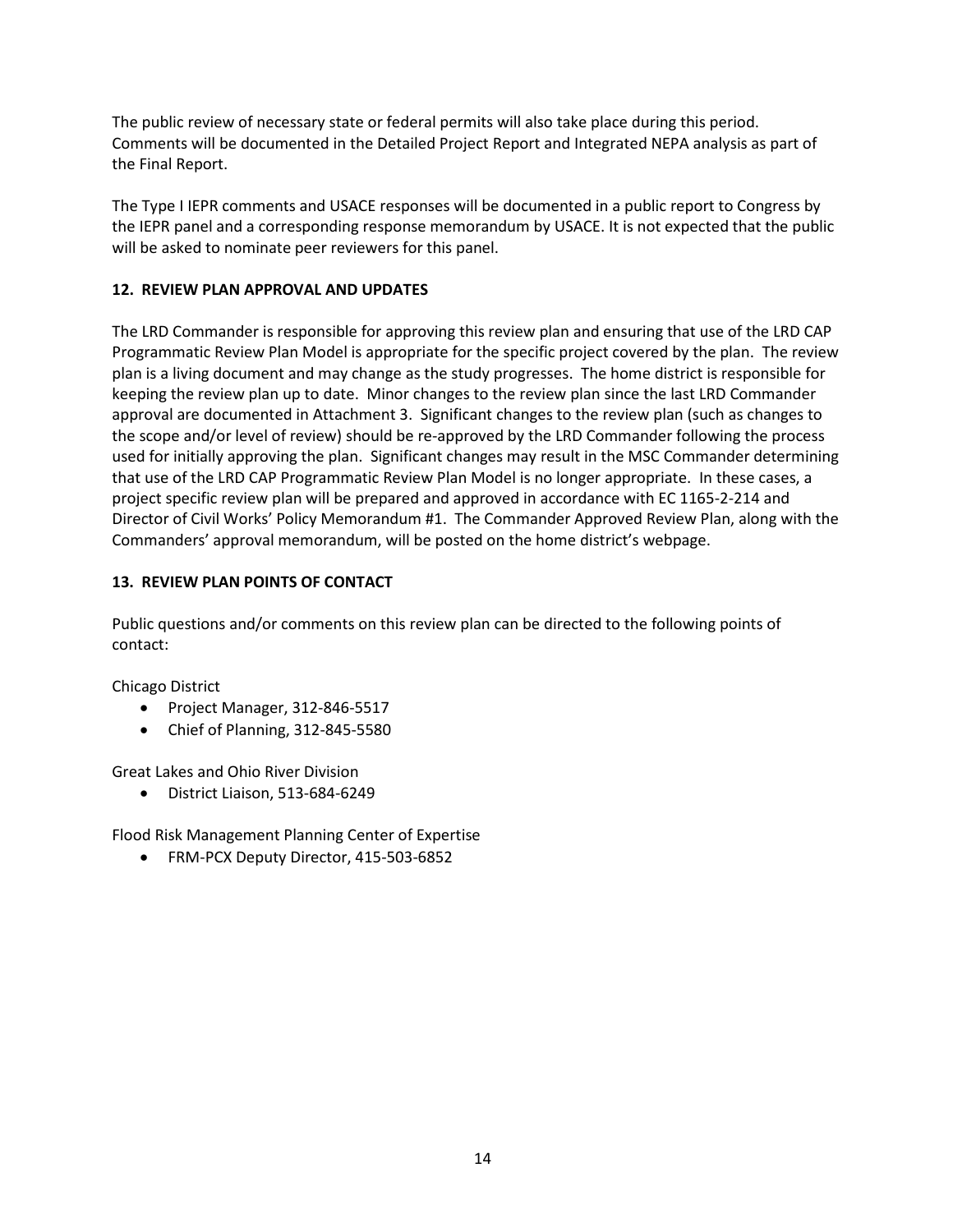# **ATTACHMENT 1: TEAM ROSTERS**

# **Project Delivery Team**

| Role                          | <b>Name</b> | <b>Telephone</b> |  |
|-------------------------------|-------------|------------------|--|
| Project Manager               |             |                  |  |
| Lead Planner                  |             |                  |  |
| Economist                     |             |                  |  |
| <b>NEPA Specialist</b>        |             |                  |  |
| <b>Biologist</b>              |             |                  |  |
| <b>Hydraulic Engineer</b>     |             |                  |  |
| <b>Environmental Engineer</b> |             |                  |  |
| Civil Engineer                |             |                  |  |
| Cost Engineer                 |             |                  |  |
| Geotechnical Engineer         |             |                  |  |
| <b>Real Estate</b>            |             |                  |  |

# **District Quality Control Team**

| Role                     | <b>Name</b> | <b>Telephone</b> |  |
|--------------------------|-------------|------------------|--|
| Planner                  |             |                  |  |
| Civil Design             |             |                  |  |
| Hydrology and Hydraulics |             |                  |  |

# **Agency Technical Review Team**

| Role                            | <b>Name</b> | <b>Telephone</b> |  |
|---------------------------------|-------------|------------------|--|
| <b>ATR Lead</b>                 |             |                  |  |
| Plan Formulation                |             |                  |  |
| Economics/Risk Analysis         |             |                  |  |
| NEPA/Environmental              |             |                  |  |
| Resources/Cultural Resources    |             |                  |  |
| <b>Hydrology and Hydraulics</b> |             |                  |  |
| <b>Geotechnical Engineering</b> |             |                  |  |
| <b>Civil Engineering</b>        |             |                  |  |
| <b>Cost Engineering</b>         |             |                  |  |
| <b>Real Estate</b>              |             |                  |  |

#### **Vertical Team**

| Role                 | <b>Name</b> | Telephone |
|----------------------|-------------|-----------|
| LRD District Liaison |             |           |

# **Flood Risk Management Planning Center of Expertise**

| Role            | <b>Name</b> | <b>Telephone</b> |
|-----------------|-------------|------------------|
| Deputy Director |             |                  |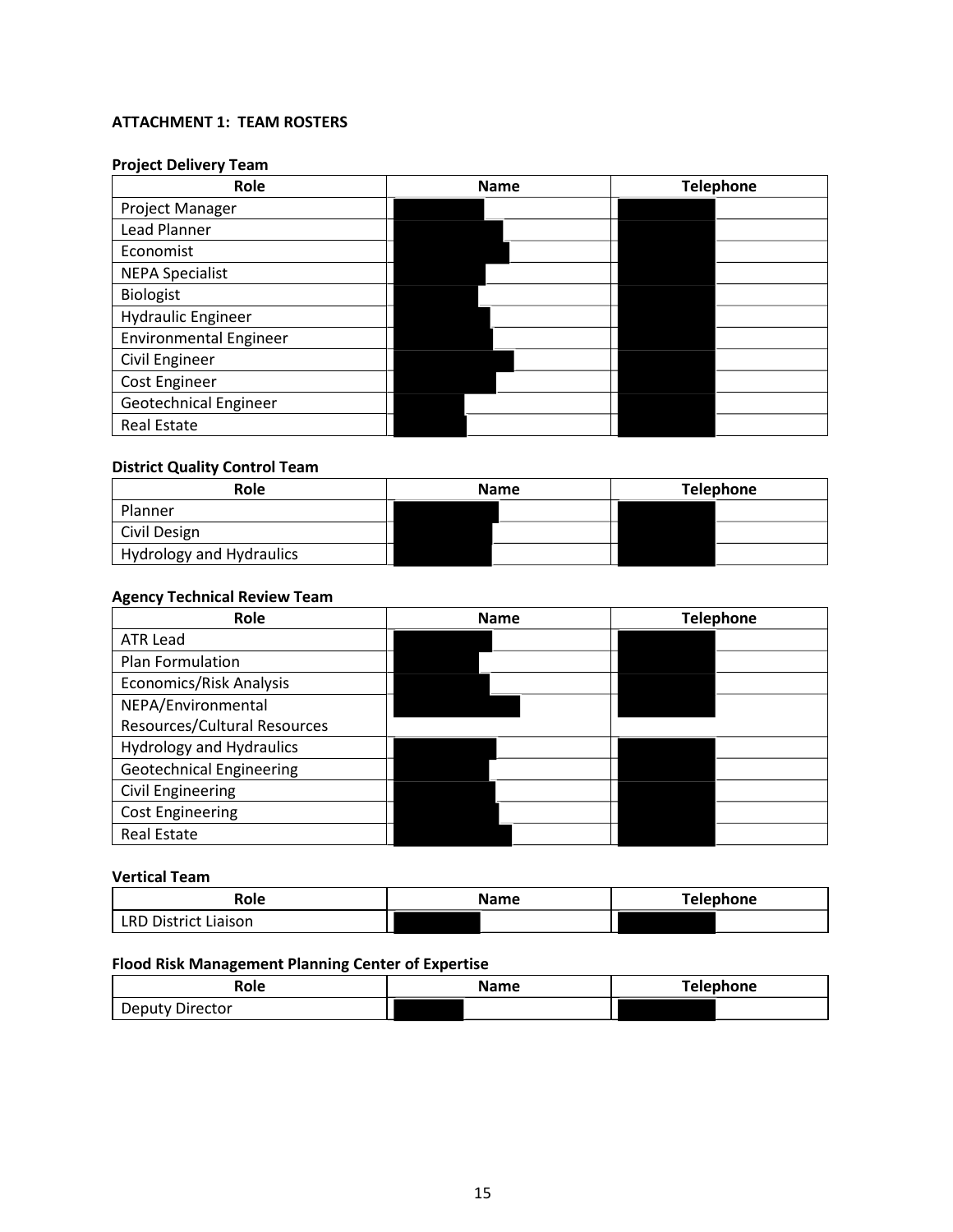#### **ATTACHMENT 2: SAMPLE STATEMENT OF TECHNICAL REVIEW FOR DECISION DOCUMENTS**

#### **COMPLETION OF AGENCY TECHNICAL REVIEW**

The Agency Technical Review (ATR) has been completed for the *<type of product and brief description of it>* for *<project name and location>*. The ATR was conducted as defined in the project's Review Plan to comply with the requirements of EC 1165-2-214. During the ATR, compliance with established policy principles and procedures, utilizing justified and valid assumptions, was verified. This included review of: assumptions, methods, procedures, and material used in analyses, alternatives evaluated, the appropriateness of data used and level obtained, and reasonableness of the results, including whether the product meets the customer's needs consistent with law and existing US Army Corps of Engineers policy. The ATR also assessed the District Quality Control (DQC) documentation and made the determination that the DQC activities employed appear to be appropriate and effective. All comments resulting from the ATR have been resolved and the comments have been closed in DrChecks<sup>SM</sup>.

| <b>SIGNATURE</b>                                                                                                                          |      |
|-------------------------------------------------------------------------------------------------------------------------------------------|------|
| Name                                                                                                                                      | Date |
| <b>ATR Team Leader</b>                                                                                                                    |      |
| Office Symbol/Company                                                                                                                     |      |
| <b>SIGNATURE</b>                                                                                                                          |      |
| Name                                                                                                                                      | Date |
| Project Manager                                                                                                                           |      |
| Office Symbol                                                                                                                             |      |
| <b>SIGNATURE</b>                                                                                                                          |      |
| <b>Name</b>                                                                                                                               | Date |
| Architect Engineer Project Manager <sup>1</sup>                                                                                           |      |
| Company, location                                                                                                                         |      |
| <b>SIGNATURE</b>                                                                                                                          |      |
| Name                                                                                                                                      | Date |
| Review Management Office Representative                                                                                                   |      |
| Office Symbol                                                                                                                             |      |
| <b>CERTIFICATION OF AGENCY TECHNICAL REVIEW</b>                                                                                           |      |
| Significant concerns and the explanation of the resolution are as follows: Describe the major technical concerns and<br>their resolution. |      |
| As noted above, all concerns resulting from the ATR of the project have been fully resolved.                                              |      |
| <b>SIGNATURE</b>                                                                                                                          |      |
| <b>Name</b>                                                                                                                               | Date |
| Chief, Engineering Division                                                                                                               |      |
| Office Symbol                                                                                                                             |      |
|                                                                                                                                           |      |

*SIGNATURE*

*Name* Date Chief, Planning Division *Office Symbol*

<sup>1</sup> Only needed if some portion of the ATR was contracted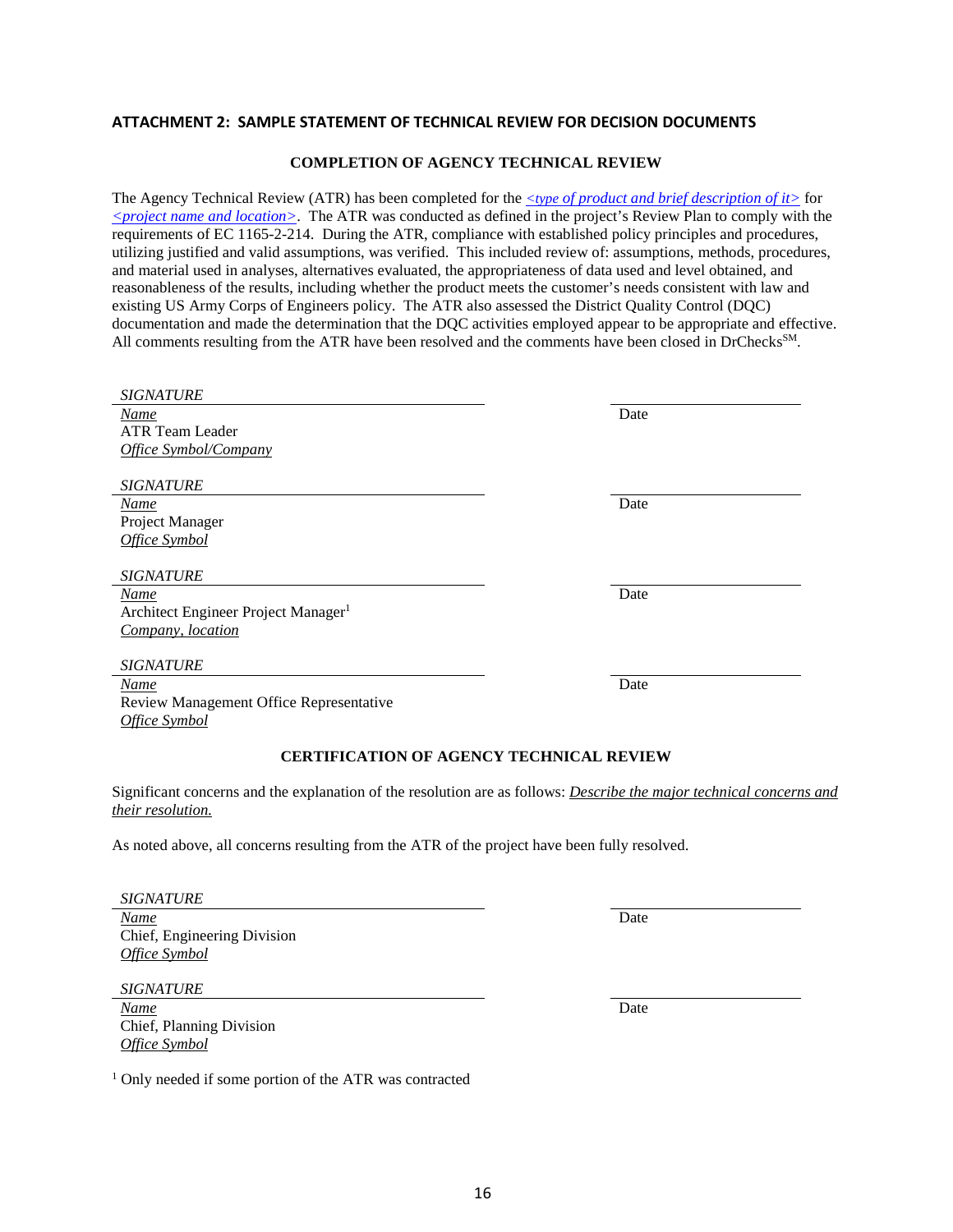# **ATTACHMENT 3: REVIEW PLAN REVISIONS**

| <b>Revision Date</b> | <b>Description of Change</b> | Page / Paragraph<br>Number |
|----------------------|------------------------------|----------------------------|
|                      |                              |                            |
|                      |                              |                            |
|                      |                              |                            |
|                      |                              |                            |
|                      |                              |                            |